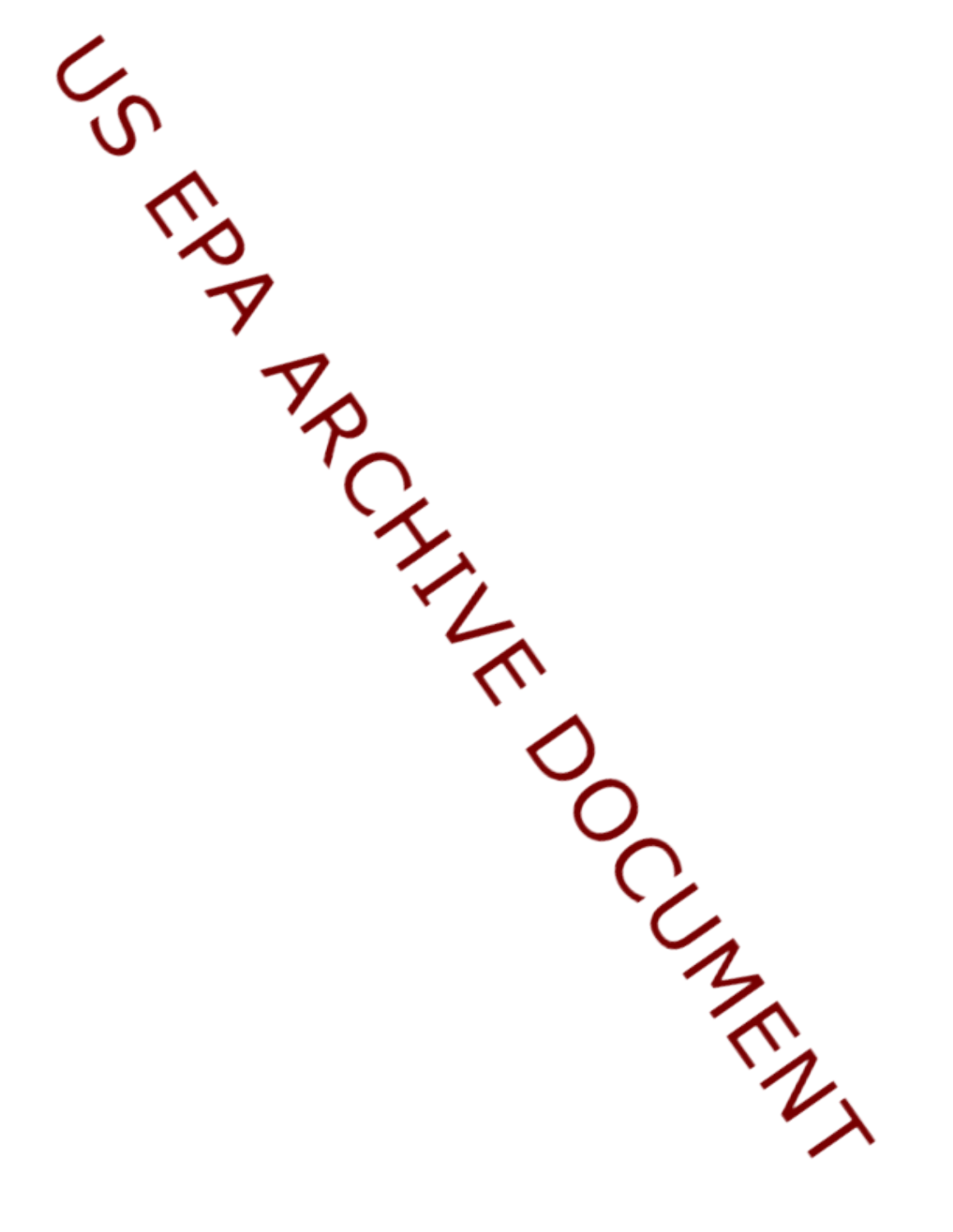

# **Environmental Technology Verification Program**  Advanced Monitoring Systems Center

Test/QA Plan for Verification of Test Kits for Detection of Atrazine in Water

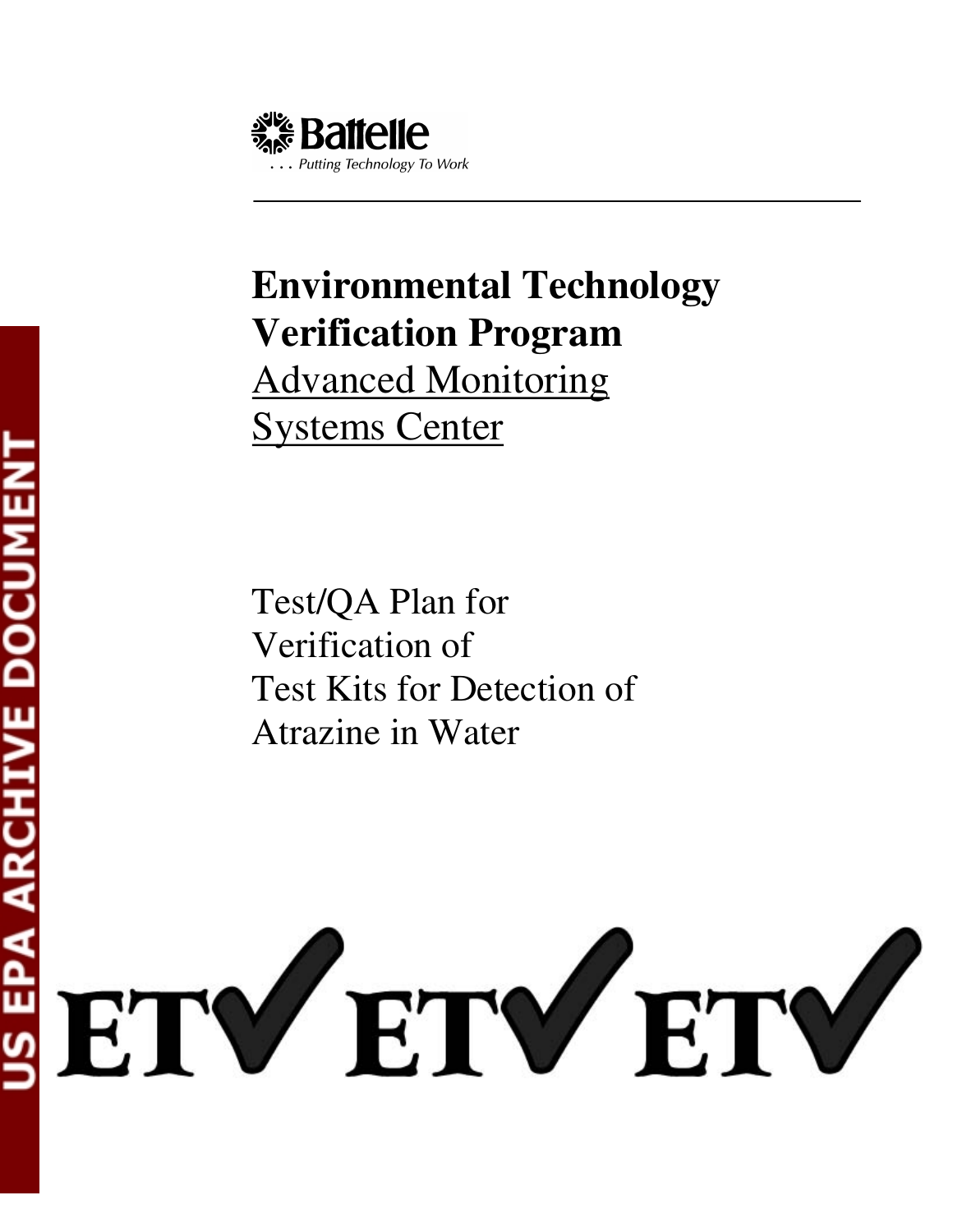# **TEST/QA PLAN**

**for** 

## **VERIFICATION OF TEST KITS FOR DETECTION OF ATRAZINE IN WATER**

**September 15, 2003** 

**Prepared by** 

**Battelle 505 King Avenue Columbus, OH 43201-2693**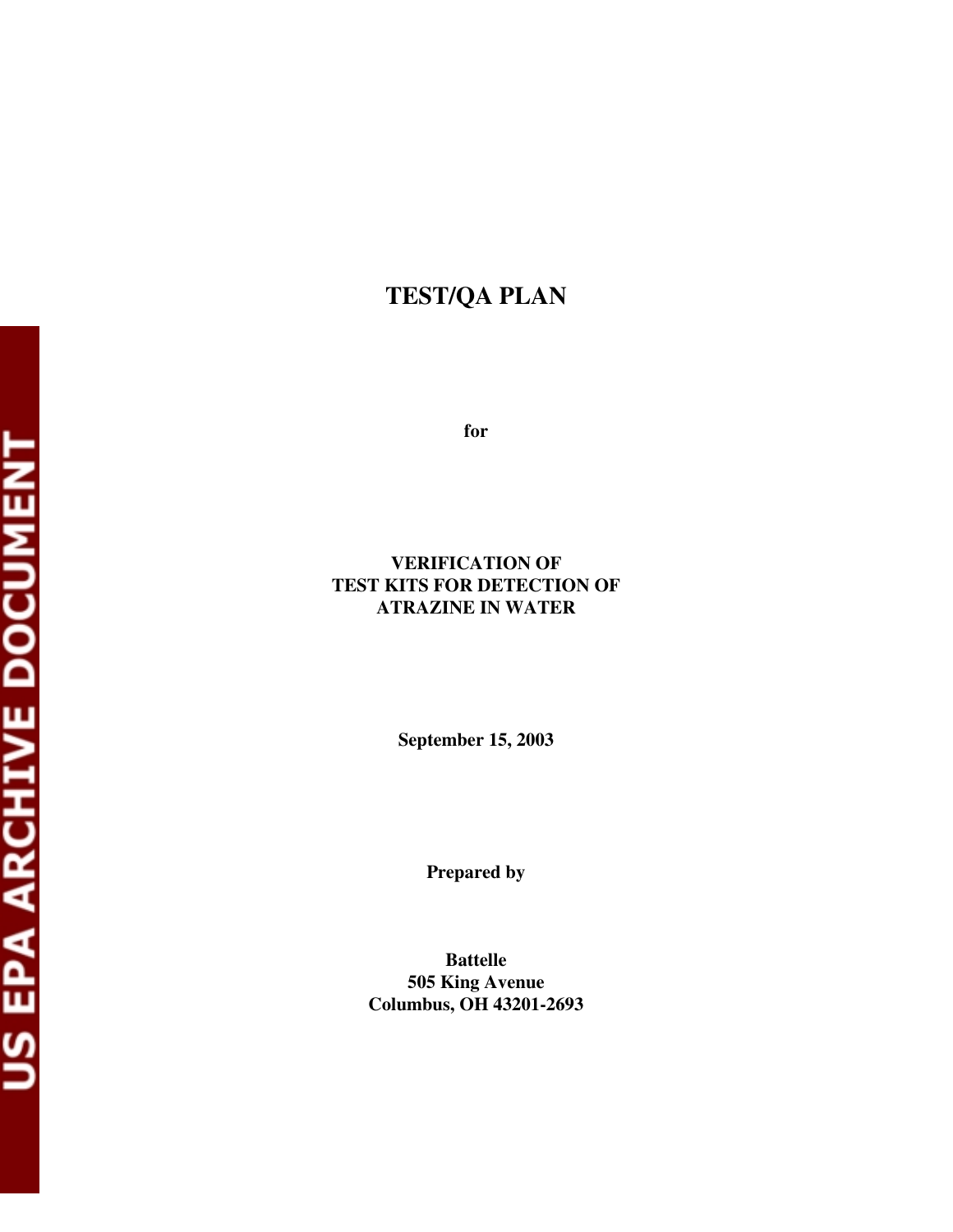# **TABLE OF CONTENTS**

| 1.0 |       |  |
|-----|-------|--|
| 1.2 |       |  |
| 1.3 |       |  |
|     | 1.3.1 |  |
|     | 1.3.2 |  |
|     | 1.3.3 |  |
|     | 1.3.4 |  |
|     | 1.3.5 |  |
| 2.0 |       |  |
| 2.1 |       |  |
| 2.2 |       |  |
|     |       |  |
| 2.3 |       |  |
|     | 2.3.1 |  |
|     | 2.3.2 |  |
|     | 2.3.3 |  |
| 2.4 |       |  |
| 3.0 |       |  |
| 3.1 |       |  |
| 3.2 |       |  |
|     |       |  |
| 4.0 |       |  |
| 4.1 |       |  |
| 4.2 |       |  |
| 4.3 |       |  |
|     | 4.3.1 |  |
|     | 4.3.2 |  |
| 4.4 |       |  |
| 4.5 |       |  |
|     | 4.5.1 |  |
|     |       |  |
| 4.6 |       |  |
| 5.0 |       |  |
| 5.1 |       |  |
| 5.2 |       |  |
|     | 5.2.1 |  |
|     | 5.2.2 |  |
|     | 5.2.3 |  |
|     |       |  |
|     | 5.2.4 |  |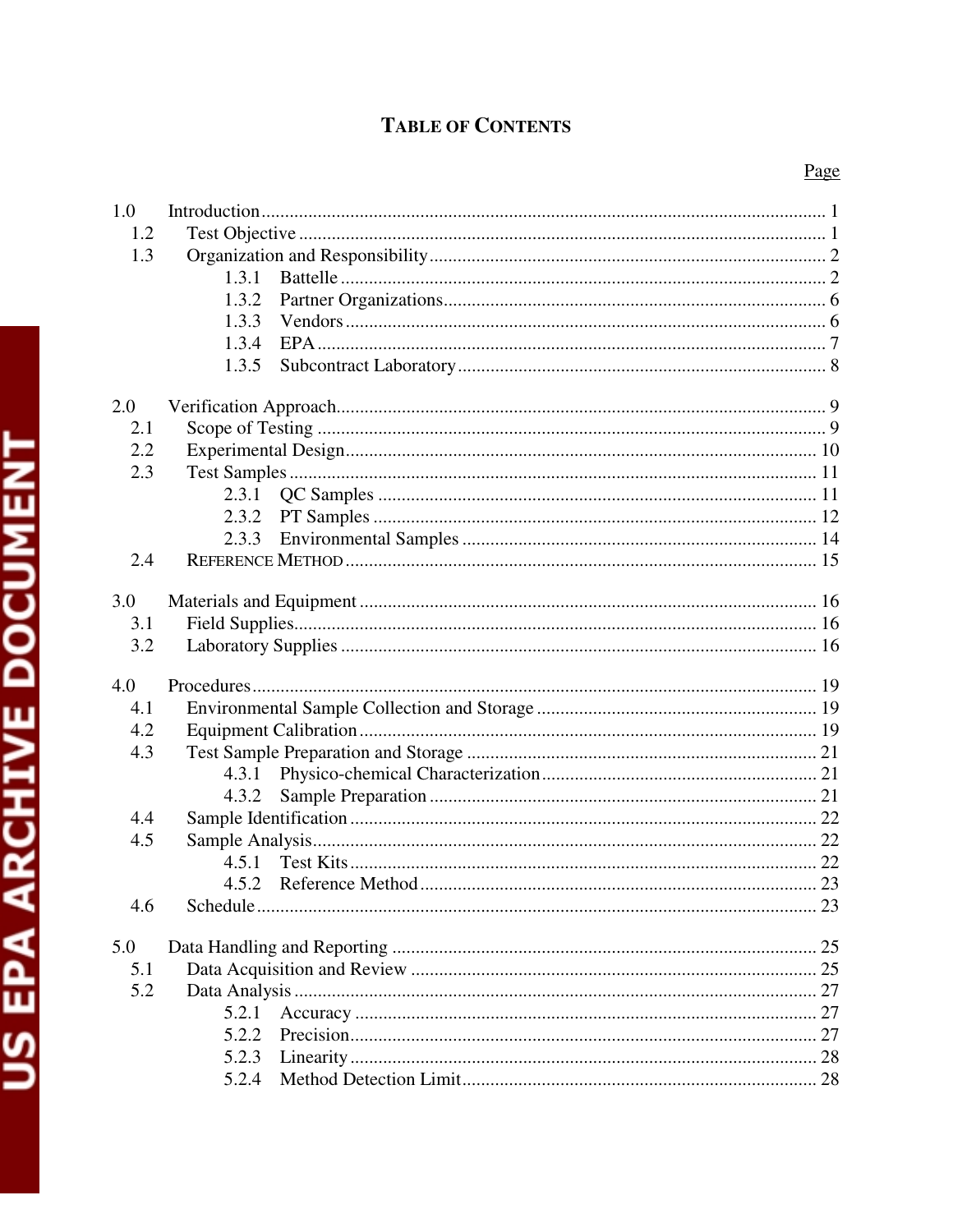|     | 5.2.5 |  |
|-----|-------|--|
|     | 5.2.6 |  |
|     | 5.2.7 |  |
| 5.3 |       |  |
| 6.0 |       |  |
| 6.1 |       |  |
| 6.2 |       |  |
|     |       |  |
|     |       |  |
|     |       |  |
| 6.3 |       |  |
| 6.4 |       |  |
| 6.5 |       |  |
| 7.0 |       |  |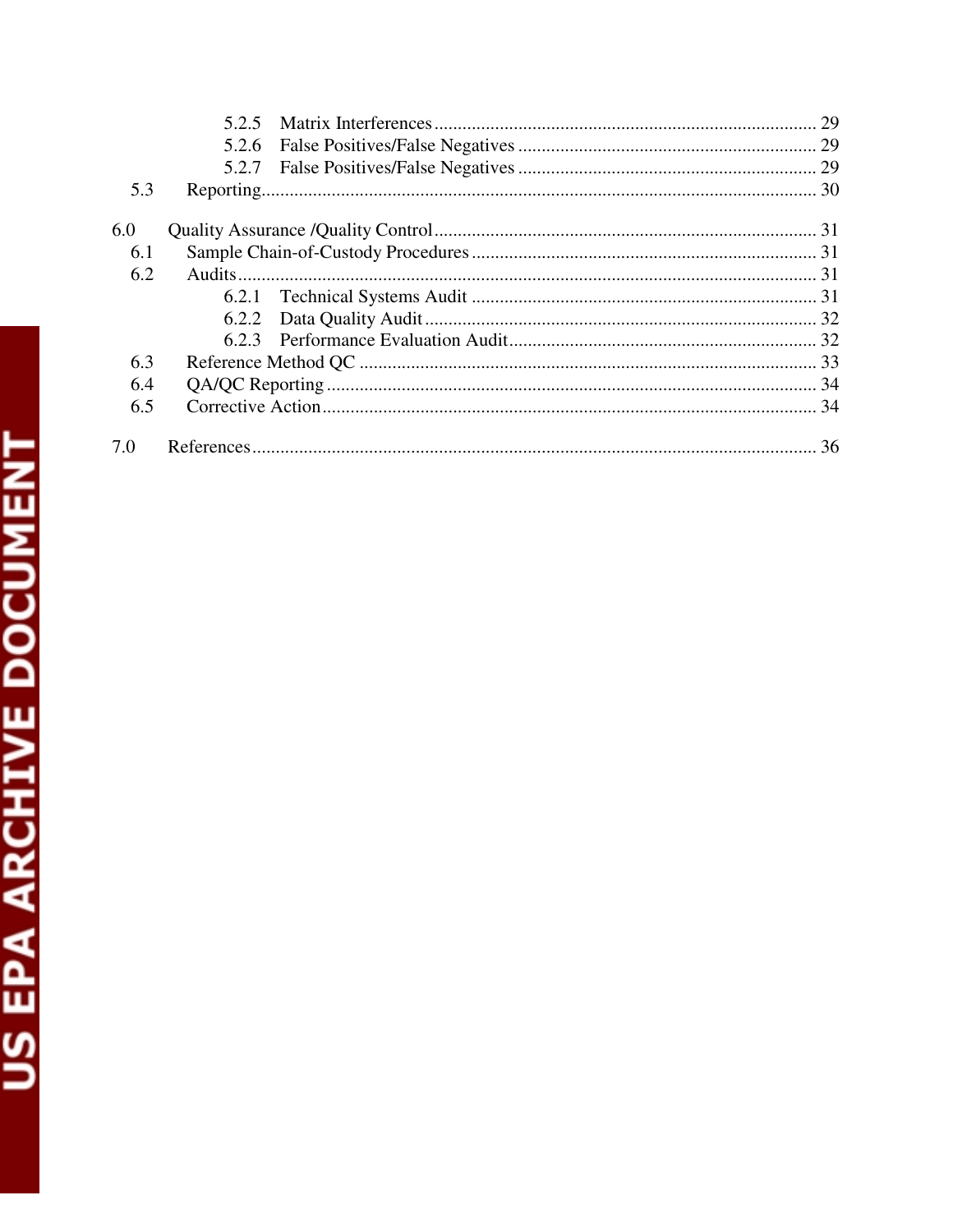#### **LIST OF TABLES**

| Table 2. Calibration Procedures for Sample Preparation and Physico-chemical |  |
|-----------------------------------------------------------------------------|--|
|                                                                             |  |
|                                                                             |  |
|                                                                             |  |

## **LIST OF FIGURES**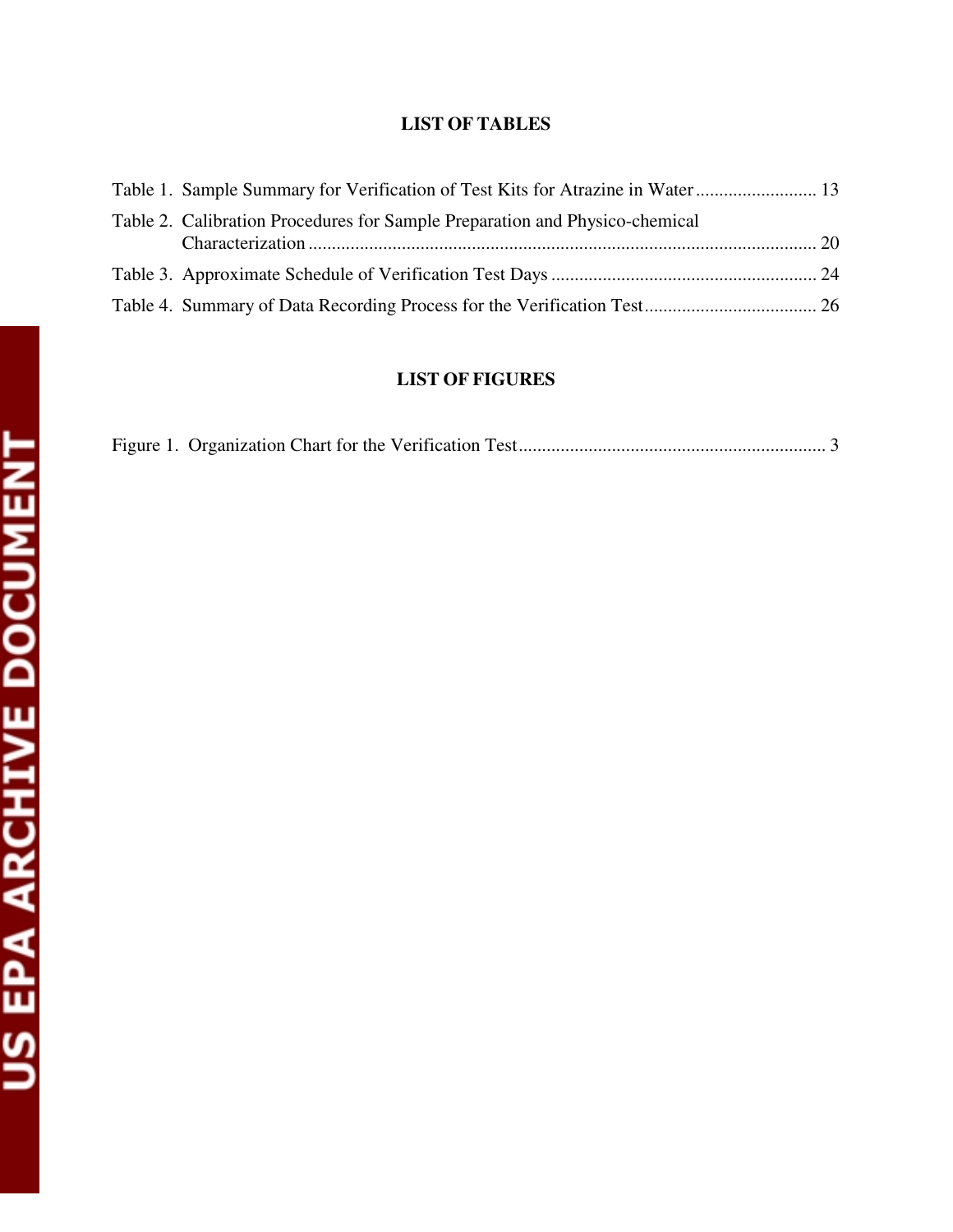## **ETV Advanced Monitoring Systems Center**

## Test/QA Plan for Verification of Test Kits for Atrazine in Water

Version 1.0

September 15, 2003

## APPROVAL:

Name \_\_\_\_\_\_\_\_\_\_\_\_\_\_\_\_\_\_\_\_\_\_\_\_\_\_\_\_\_\_\_\_\_\_

Company \_\_\_\_\_\_\_\_\_\_\_\_\_\_\_\_\_\_\_\_\_\_\_\_\_\_\_\_\_\_\_

Date \_\_\_\_\_\_\_\_\_\_\_\_\_\_\_\_\_\_\_\_\_\_\_\_\_\_\_\_\_\_\_\_\_\_\_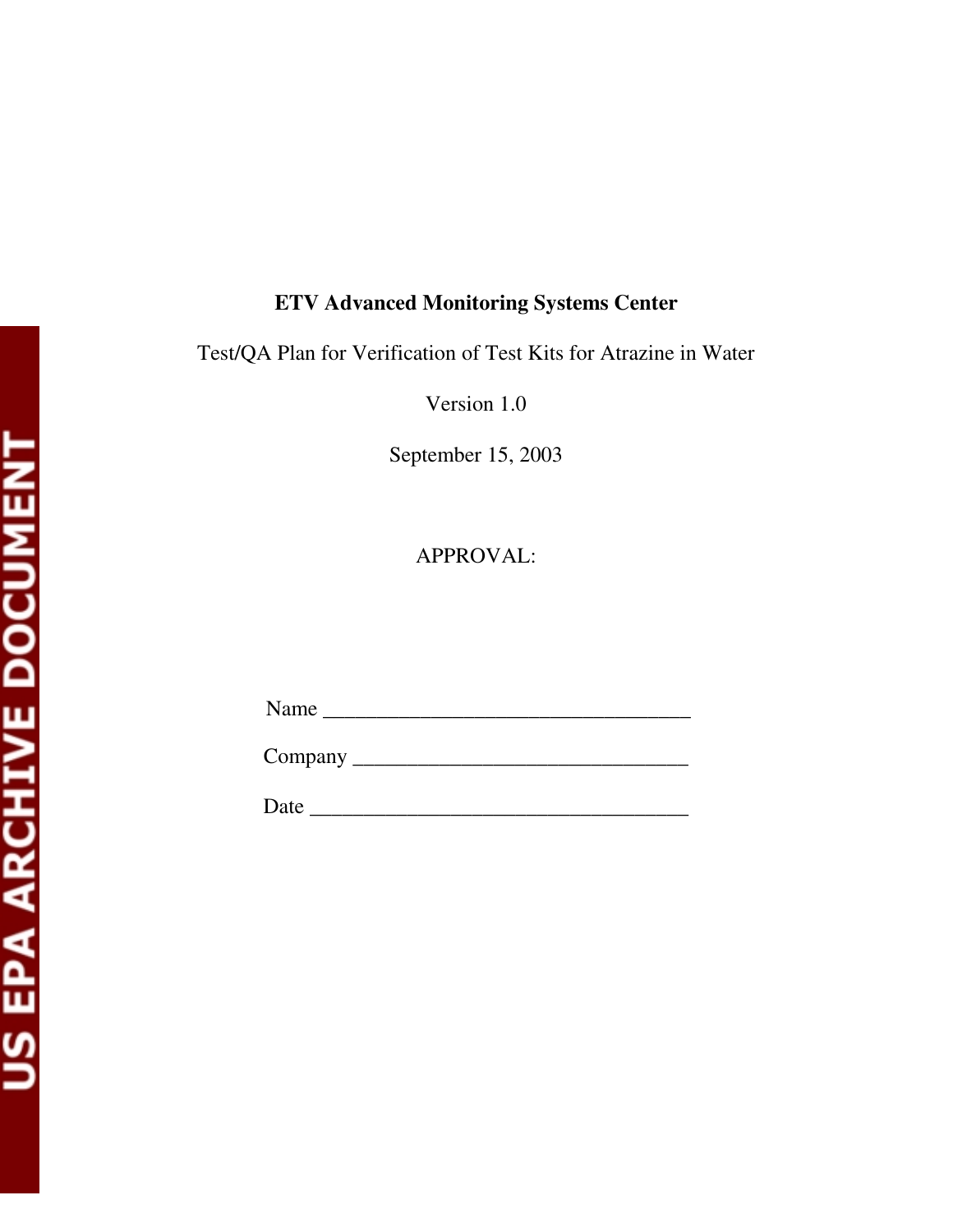#### **DISTRIBUTION LIST**

Elizabeth A. Betz U.S. Environmental Protection Agency National Exposure Research Laboratory MD-44 Research Triangle Park, NC 27711

Robert Fuerst U.S. Environmental Protection Agency National Exposure Research Laboratory Mail Drop D-205-05 4930 Old Page Road Research Triangle Park, NC 27709

Elin Ulrich U.S. Environmental Protection Agency National Exposure Research Laboratory Mail Drop D-205-05 4930 Old Page Road Research Triangle Park, NC 27709

James Brady Syngenta Crop Protection 410 Swing Road Greensboro, NC 27419

Brian Skoczenski Beacon Analytical 383 Presumpscot St. Portland, ME 04103

Fernando Rubio Abraxis 54 Steamwhistle Drive Warminster, PA 18974

Tom Round Silver Lake Research 911 S. Primrose Ave. Monrovia, CA 91016

Bob Ferguson Strategic Diagnostics Inc. 111 Pencader Drive Newark DE 19702

Kenneth Wood Senior Consultant DuPont Corporate Environmental Engineering Group Brandywine Building 9212 Wilmington, DE 19898

Marty Link Groundwater Section Nebraska Dept. of Environmental Quality 1200 N St., Suite 400 P.O. Box 98922 Lincoln, NE 68509-8922

Elizabeth Flynt U.S. Environmental Protection Agency Environmental Chemistry Laboratory Bldg. 1105, Room D416 Stennis Space Center, MS 39529

Geoff Scott In Care of: Paul Pennington NOAA/National Ocean Service 219 Fort Johnson Road Charleston, SC 29412-9110

Craig Adams University of Missouri – Rolla Department of Civil, Architectural & Environmental Engineering Rolla, MO 65409

Joe Peters Alan Cherepon Texas Commission on Environmental Quality Building MC-147 12100 Park 35 Circle Austin, TX 78753

Karen Riggs Amy Dindal Zachary Willenberg Battelle 505 King Ave. Columbus, OH 43201

Patricia White Bo Liu Rosanna Buhl Battelle 397 Washington St. Duxbury, MA 02332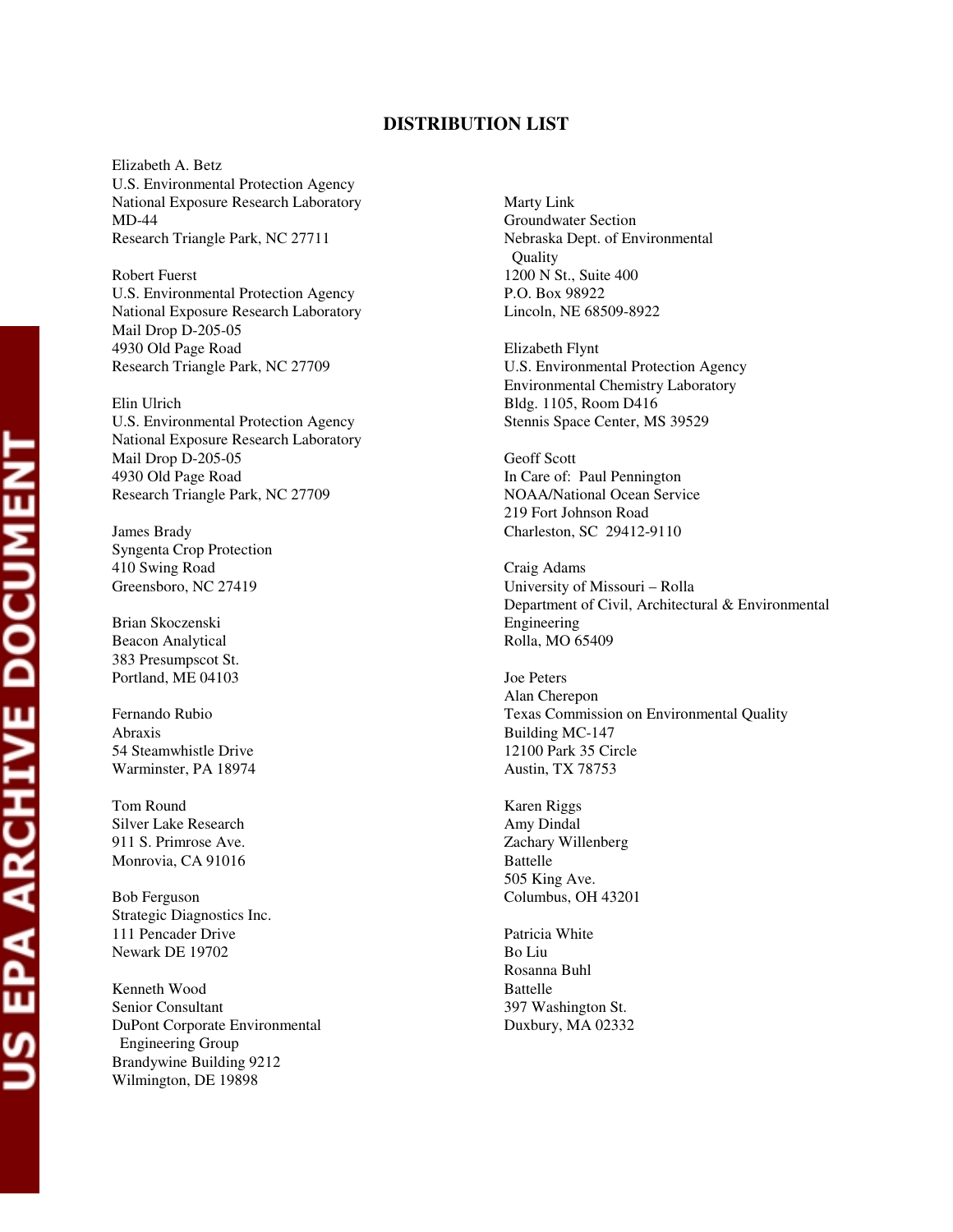#### **1.0 INTRODUCTION**

#### **1.1 Test Description**

This test/quality assurance (QA) plan provides procedures for a performance verification test of test kits for the analysis of atrazine in water. The verification test will be conducted under the auspices of the U.S. Environmental Protection Agency (EPA) through the Environmental Technology Verification (ETV) Program. The purpose of ETV is to provide objective and quality-assured performance data on environmental technologies so that users, developers, regulators, and consultants can make informed decisions about purchasing and applying these technologies.

The verification test will be performed by Battelle, which is managing the ETV Advanced Monitoring Systems (AMS) Center through a cooperative agreement with EPA. The scope of the AMS Center covers verification of monitoring technologies for contaminants and natural species in air, water, and soil. In performing the verification test, Battelle will follow the procedures specified in this test/QA plan and will comply with the data quality requirements in the "Quality Management Plan for the ETV Advanced Monitoring Systems Center" (AMS Center QMP).<sup>1</sup>

#### **1.2 Test Objective**

The verification of test kits for the detection of atrazine in water will be conducted to determine the analytical and operational performance characteristics of these technologies. These technologies are typically based on immunoassay methods, where specific antibodies are used to detect and measure the analytes of interest. Immunoassay-based test kits utilize a competitive enzyme-linked immunosorbent assay (ELISA), where atrazine in the sample competes with enzyme-labeled atrazine for a limited number of antibody binding sites specific to atrazine. After an incubation period, a magnetic field may be used to separate the bound and unbound atrazine. A simple wash step is typically followed by a color development step. The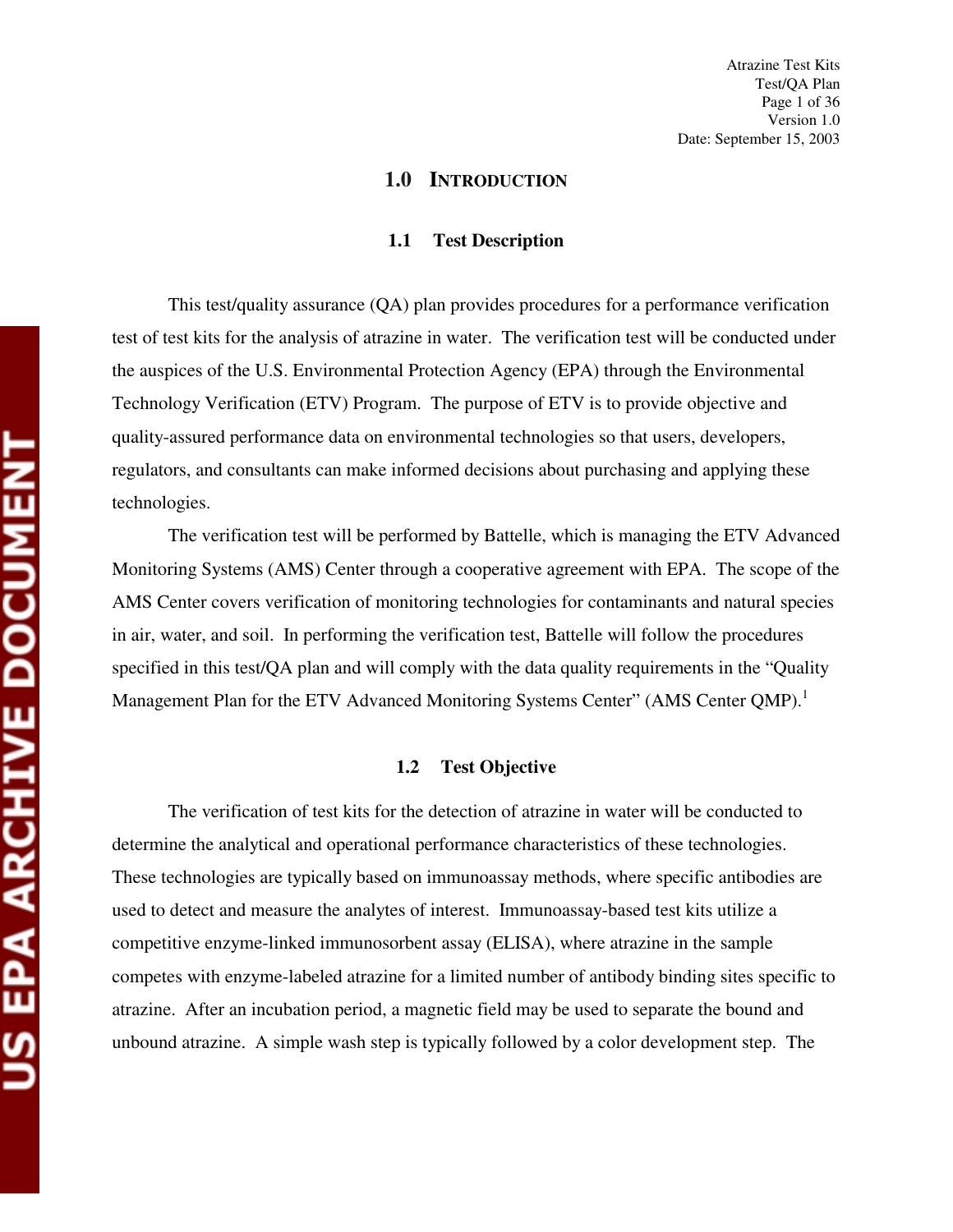sample concentration is inversely proportional to color development, with a darker color indicating a lower sample concentration and a lighter color indicating a higher concentration.

A variety of quality control (QC), performance test, and environmental water samples will be analyzed to assess the capabilities of the test kits relative to an accepted reference laboratory method.

#### **1.3 Organization and Responsibility**

The verification test will be performed by Battelle with the assistance of the following partner organizations: National Oceanographic and Atmospheric Administration National Ocean Service (NOAA/NOS), Texas Commission on Environmental Quality (TCEQ), EPA's Environmental Chemistry Laboratory at the Stennis Space Center (Stennis, Mississippi), and the University of Missouri – Rolla. The testing will occur at Battelle's Duxbury, Massachusetts laboratory. The organizational chart provided in Figure 1 identifies the responsibilities of the organizations and individuals associated with the verification test. Roles and responsibilities are defined further below.

#### **1.3.1 Battelle**

Ms. Patricia White is the AMS Center Verification Test Coordinator. In this role, Ms. White will have overall responsibility for ensuring that the technical, schedule, and cost goals established for the verification test are met. Specifically, Ms. White will:

- Assemble a team of qualified technical staff to conduct the verification test.
- Direct the team in performing the verification test in accordance with the test/QA plan.
- Ensure that all quality procedures specified in the test/QA plan and in the AMS Center QMP are followed.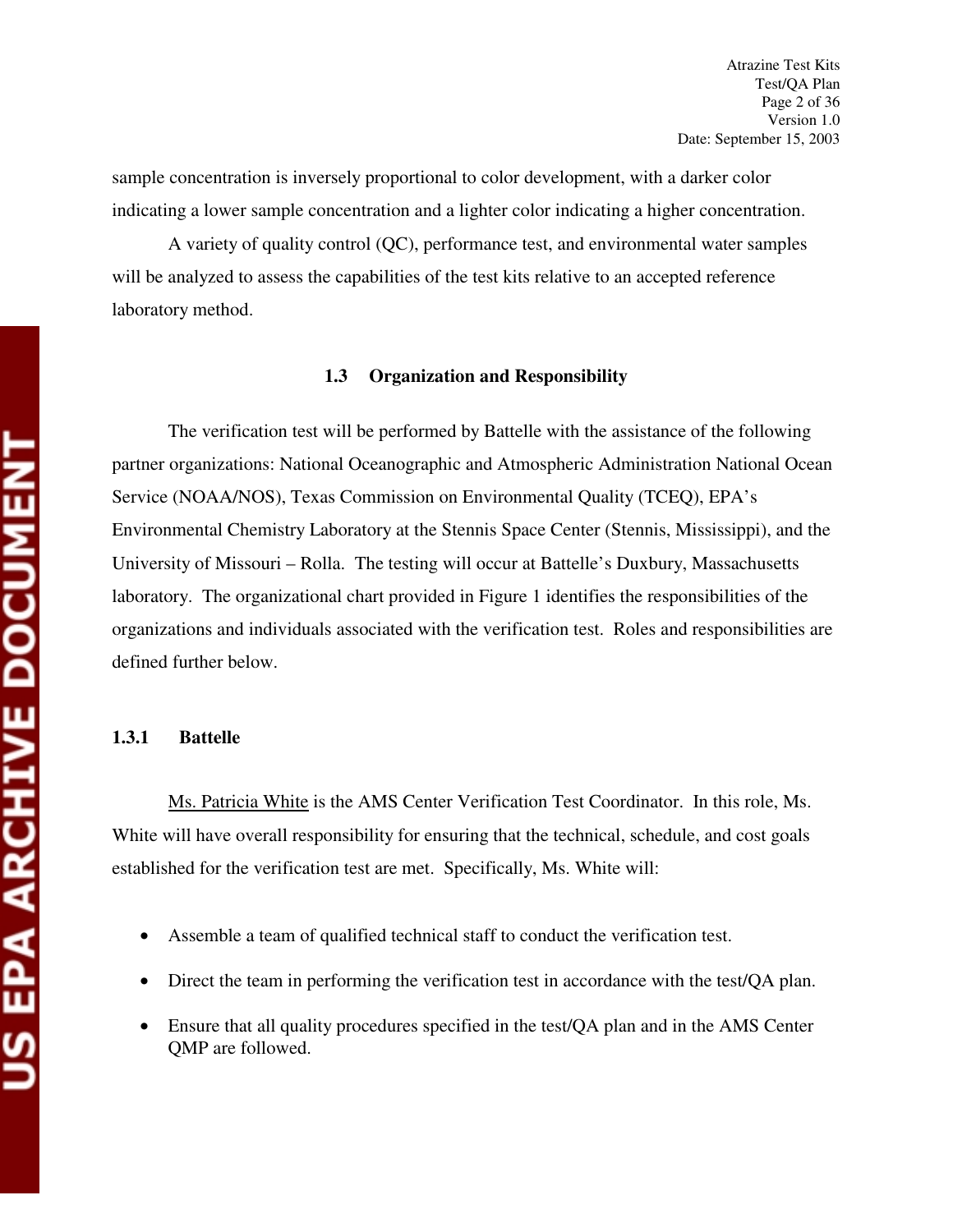

**Figure 1. Organization Chart for the Verification Test**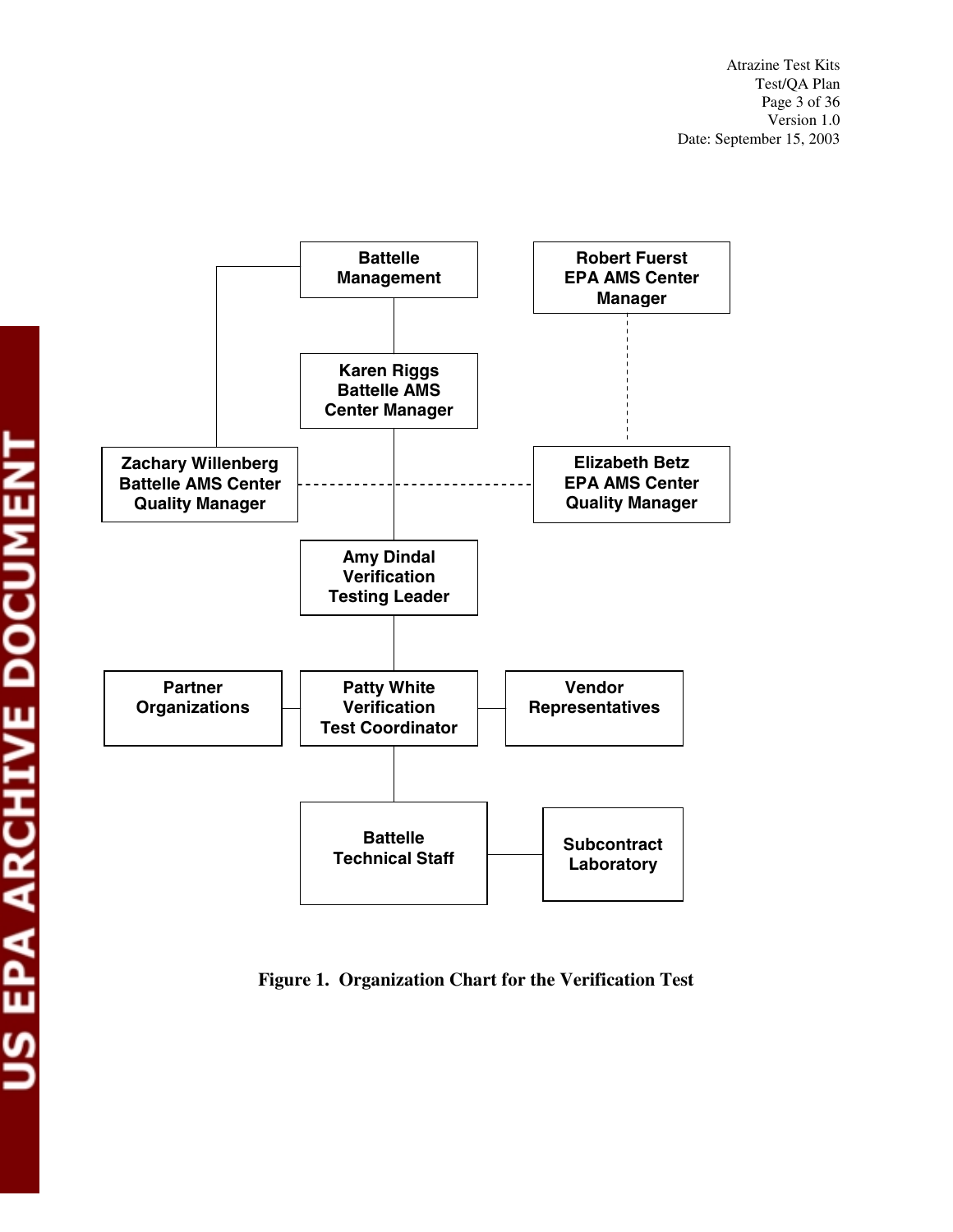- Prepare the draft and final test/QA plan, verification reports, and verification statements.
- Revise the draft test/QA plan, verification reports, and verification statements in response to reviewers' comments.
- Respond to any issues raised in assessment reports and audits, including instituting corrective action as necessary.
- Serve as the primary point of contact for vendor representatives.
- Coordinate distribution of the final test/QA plan, verification reports and statements.
- Establish a budget for the verification test and monitor staff effort to ensure that budget is not exceeded.
- Ensure that confidentiality of vendor information is maintained.

Ms. Amy Dindal is a Verification Testing Leader for the AMS Center. Ms. Dindal will provide technical guidance and oversee the various stages of verification testing. She will:

- Support Ms. White in preparing the test/QA plan and organizing the testing.
- Review the draft and final test/QA plan.
- Review the draft and final verification reports and verification statements.

Ms. Karen Riggs is Battelle's manager for the AMS Center. Ms. Riggs will:

- Review the draft and final test/QA plan.
- Review the draft and final verification reports and verification statements.
- Ensure that necessary Battelle resources, including staff and facilities, are committed to the verification test.
- Ensure that vendor confidentiality is maintained.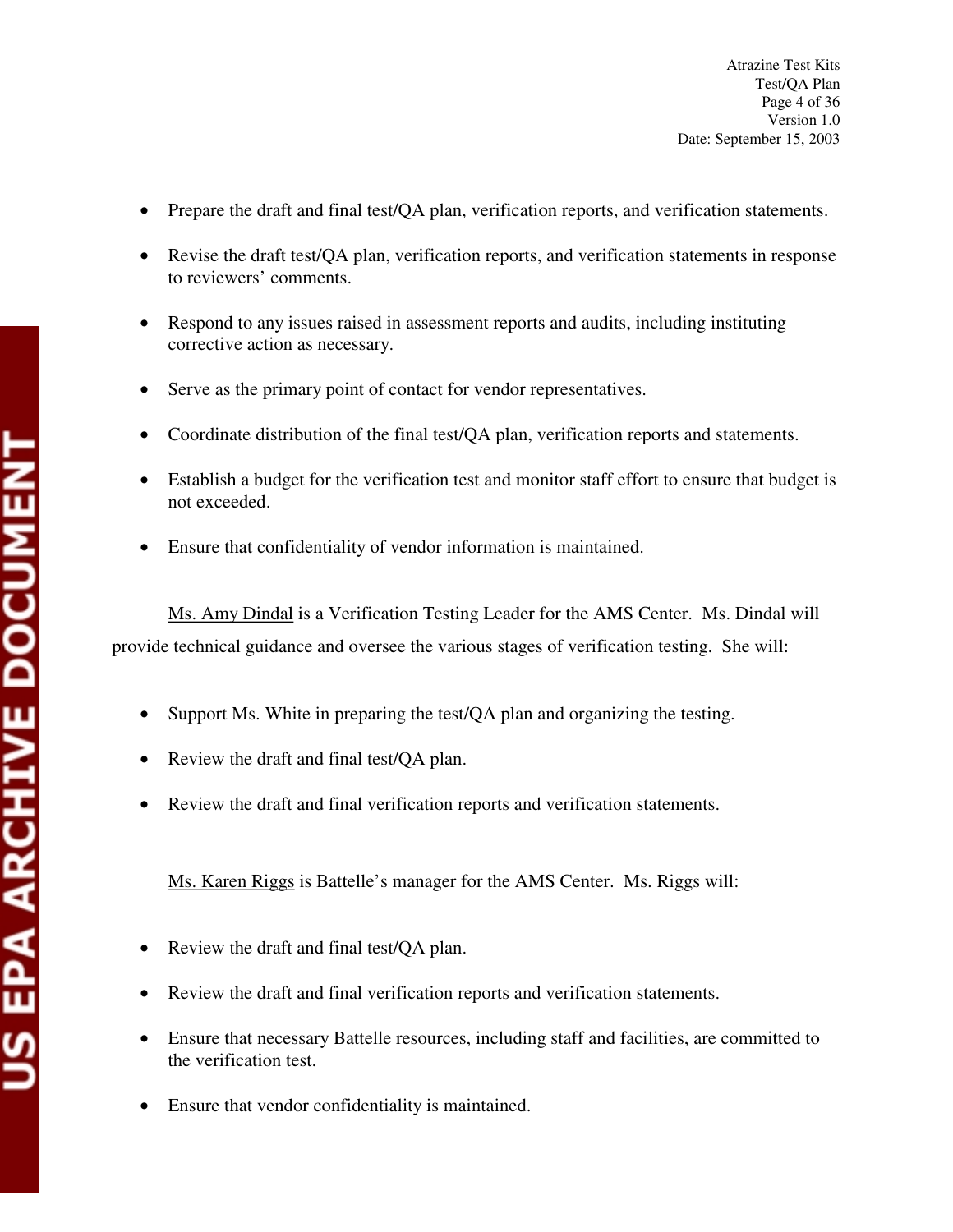- Support Ms. White in responding to any issues raised in assessment reports and audits.
- Maintain communication with EPA's technical and quality managers.

Battelle Technical Staff will conduct the testing of the atrazine test kits during the verification test. The responsibilities of the technical staff include:

- Assist in the collection, receipt, and storage of environmental samples.
- Filter environmental water samples, as required.
- Measure physico-chemical parameters on environmental water samples prior to preparation of atrazine-fortified samples.
- Prepare the atrazine spiking solution and fortify the test samples as required.
- Split and ship water samples to the reference laboratory for measurement of atrazine, and to the subcontract laboratory for analysis of dissolved organic carbon (DOC) as part of the physico-chemical characterization.
- Perform test kit analyses, as required.

Mr. Zachary Willenberg is Battelle's Quality Manager for the AMS Center. Mr. Willenberg will:

- Review the draft and final test/QA plan.
- Conduct a technical systems audit once during the verification test, or designate another QA Manager to conduct the audit.
- Audit at least 10% of the verification data.
- Prepare and distribute an assessment report for each audit.
- Verify implementation of any necessary corrective action.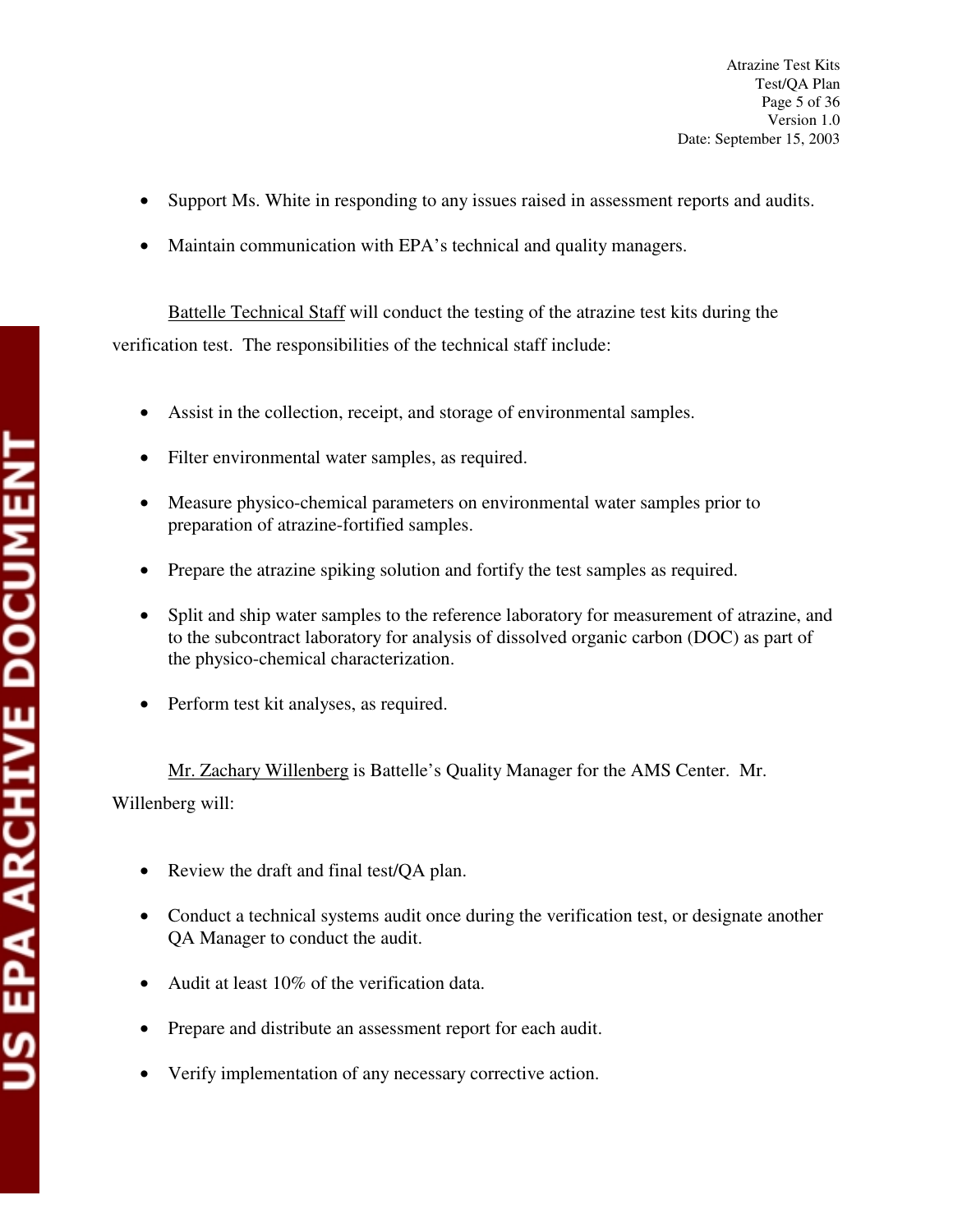- Issue a stop work order if self audits indicate that data quality is being compromised; notify Battelle's AMS Center Manager if a stop work order is issued.
- Provide a summary of the QA/QC activities and results for the verification reports.
- Review the draft and final verification reports and verification statements.
- Assume overall responsibility for ensuring that the test/QA plan is followed.

## **1.3.2 Partner Organizations**

The responsibilities of the partner organizations supporting the verification test are as follows:

- Review the draft test/OA plan.
- Technical staff from NOAA/NOS and the University of Missouri Rolla will assist in the collection of environmental water samples for analysis in the test and ship them to Battelle.
- Technical staff from TCEQ will analyze test samples using the atrazine test kits at Battelle.
- The EPA Environmental Chemistry Laboratory at the Stennis Space Center will provide reference laboratory analyses for atrazine in water.

## **1.3.3 Vendors**

The responsibilities of the vendor representatives are as follows:

- Review the draft test/QA plan.
- Approve the test/QA plan prior to test initiation.
- Provide off-the-shelf test kits for analysis of all verification test samples.
- Provide all other equipment needed to complete the immunoassay analyses, including a spectrophotometer.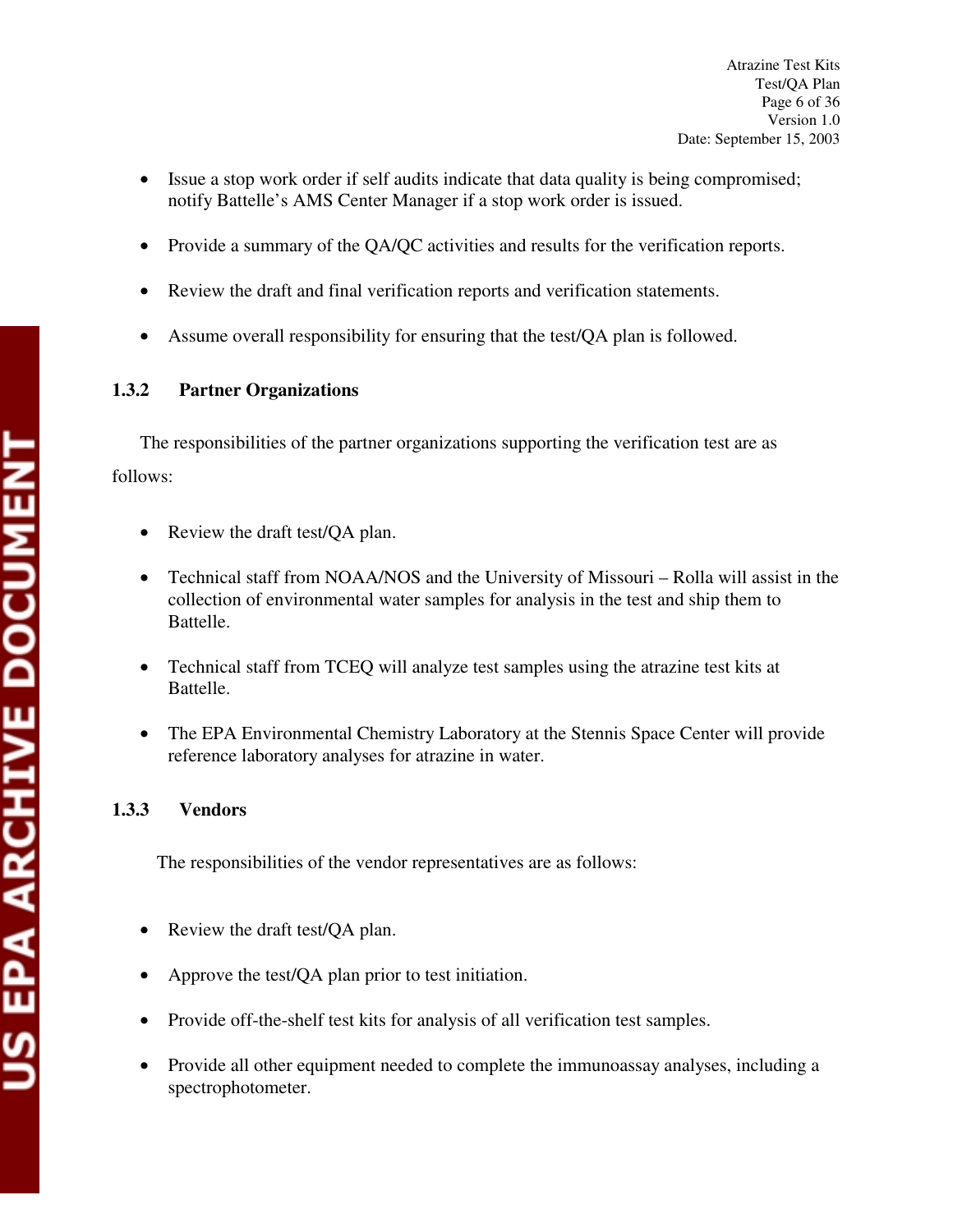- If desired, provide training to Battelle and TCEQ personnel on operating the test kits and associated equipment prior to testing.
- Review the draft verification report and statement.

## **1.3.4 EPA**

EPA's responsibilities in the AMS Center are based on the requirements stated in the "Environmental Technology Verification Program Quality Management Plan" (EPA QMP).<sup>2</sup> The roles of the specific EPA staff are as follows:

Ms. Elizabeth Betz is EPA's AMS Center Quality Manager. For the verification test, Ms. Betz will:

- Review the draft test/QA plan.
- Perform at her option one external technical system audit during the verification test.
- Notify the EPA AMS Center Manager of the need for a stop work order if external audit indicates that data quality is being compromised.
- Prepare and distribute an assessment report summarizing results of external audit.
- Review draft verification reports and statements.

Mr. Robert Fuerst is EPA's manager for the EPA AMS Center. Mr. Fuerst will:

- Review the draft test/QA plan.
- Approve the final test/QA plan.
- Review the draft verification reports and statements.
- Oversee the EPA review process of the verification reports and statements.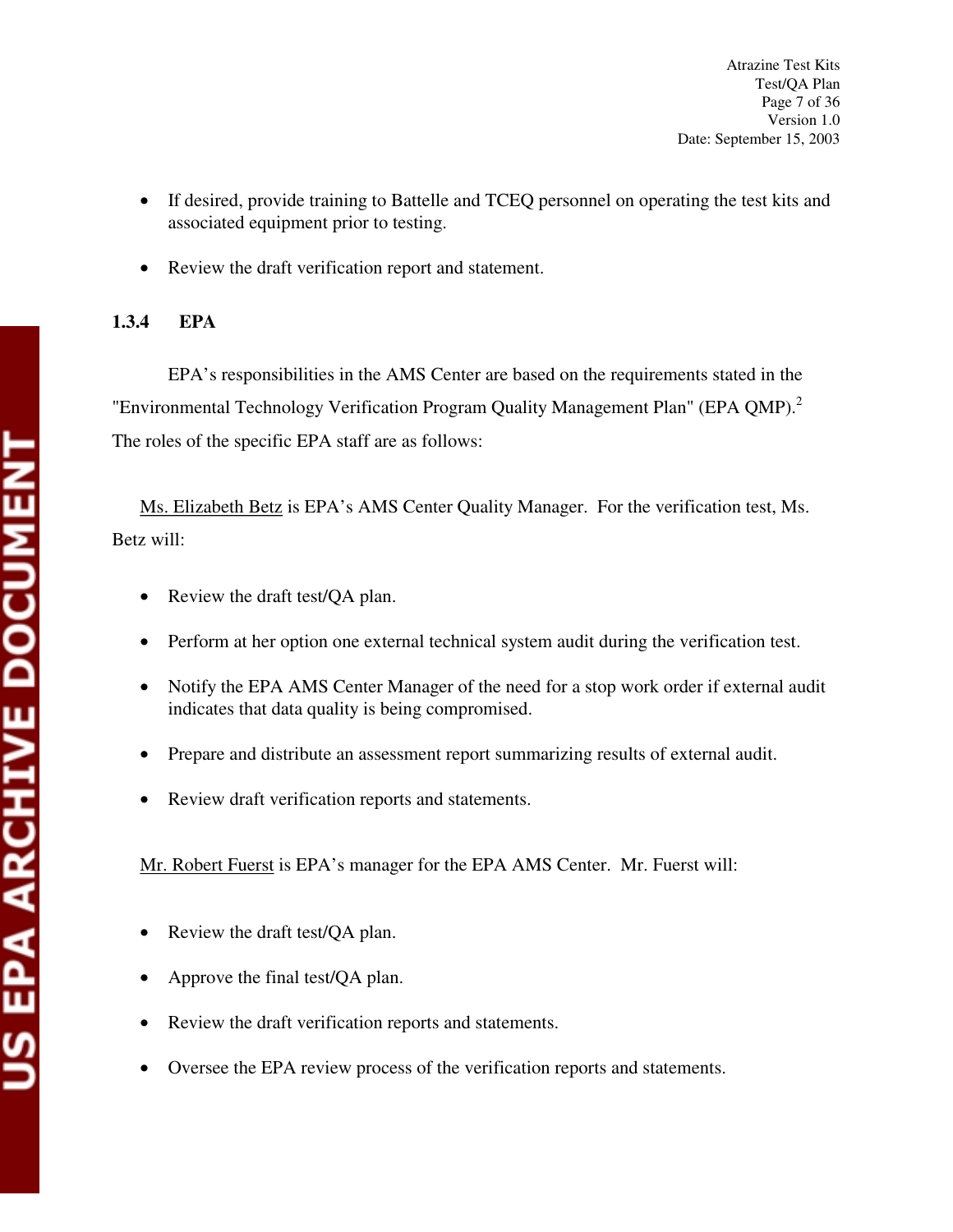• Coordinate the submission of verification reports and statements for final EPA approval.

#### **1.3.5 Subcontract Laboratory**

A subcontract laboratory, Severn-Trent Laboratories (STL) in Burlington, Vermont will be utilized to analyze DOC in environmental samples as part of the physico-chemical characterization. Mr. Kirk Young is STL's project manager. For the verification test, Mr. Young will provide QA-reviewed DOC results as requested for water samples.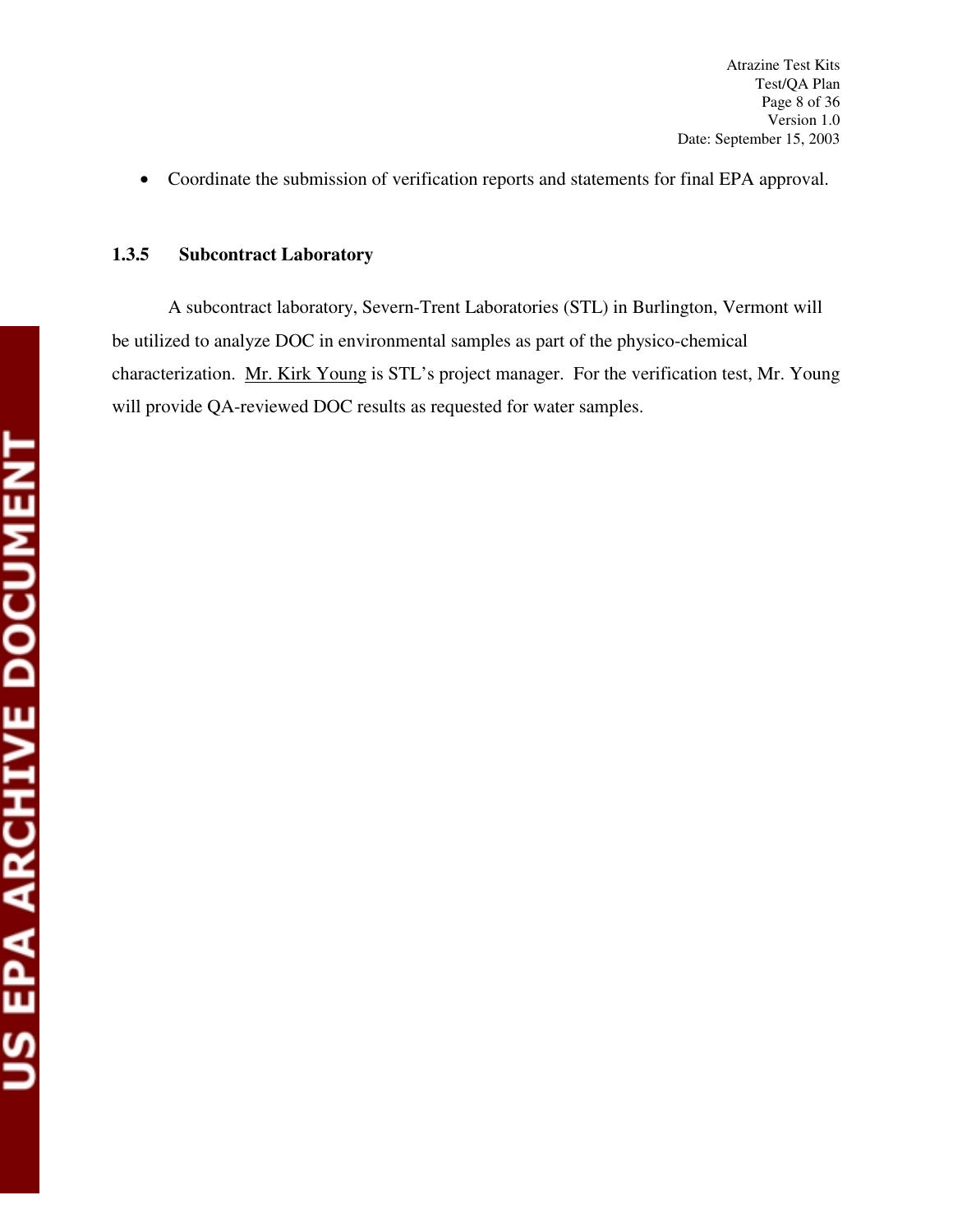#### **2.0 VERIFICATION APPROACH**

#### **2.1 Scope of Testing**

This test/QA plan specifically addresses verification of immunoassay test kits that provide qualitative, semi-quantitative, or quantitative measurements of atrazine in water. Test kits that provide qualitative results only indicate the presence or absence of the target analyte relative to a regulatory or health-based concentration level. Test kit methods that provide semiquantitative results determine the presence or absence of the analyte within a specified concentration interval. Quantitative results can be obtained using test kits that generate a calibration curve using a range of analyte concentrations. The vendor will specify the type of the measurement provided by the test kit to be verified.

Qualitative test kits are designed to be operated by non-technical users. Semi-quantitative and quantitative immunoassay test kits will yield more consistent and reliable results when operated by an experienced user. In this verification test, an analyst with previous experience in using immunoassay test kits will analyze all test samples to minimize the error introduced by operator inexperience.

Test kits that are specific for atrazine are typically cross-reactive for a variety of triazine analogues, some of which are degradation products of atrazine. Cross-reactivity information is typically provided in the test kit documentation. It is assumed that most users of these kits will perform laboratory analysis of samples that provide a positive immunoassay response to confirm the presence and concentration of atrazine in the sample (i.e., the test kits will be used primarily as a screen for the possible presence of atrazine). As such, this test will not verify all vendorprovided information on cross-reactivity; however, the effect of two cross-reactive atrazine degradation products (hydroxyatrazine and desethyl atrazine) on test kit performance will be verified. It is assumed that most users of these kits will perform laboratory analysis of samples that provide a positive immunoassay response to confirm the presence and concentration of atrazine in the sample (i.e., the test kits will be used primarily as a screen for the possible presence of atrazine).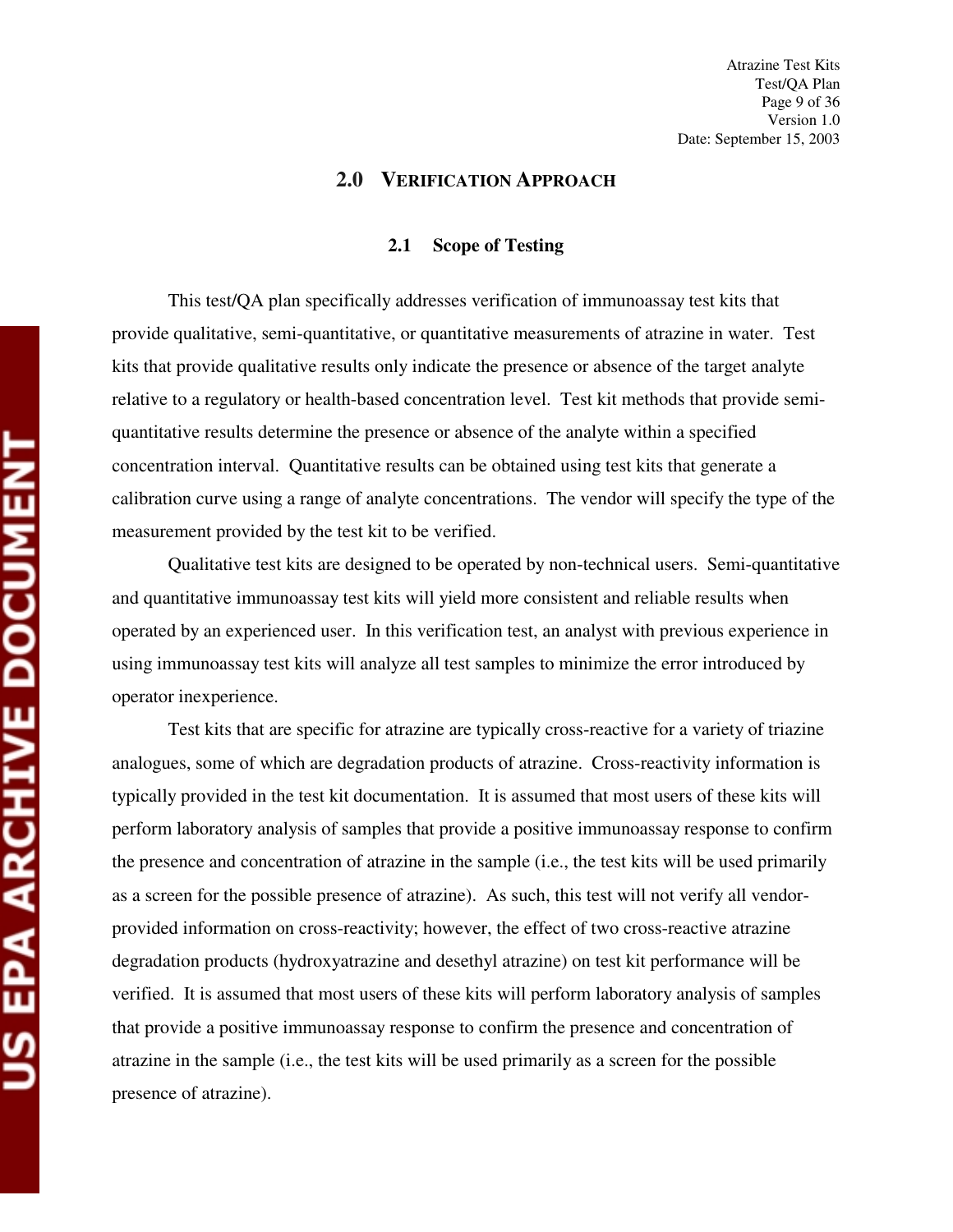Natural and atrazine-fortified water samples will be analyzed using both the immunoassay test kits and an appropriate reference method. A variety of sample matrices will be tested: ASTM Type I water, fresh pond water, brackish pond water, shallow (i.e., alluvial) groundwater, and chlorinated drinking water. These matrices are examples of water types that are typically monitored using immunoassay test kits to give a sense of the performance using a variety of matrices. However, this is not intended to be an exhaustive study nor to represent all possible water types that could be tested.

The performance of each test kit will be evaluated quantitatively by comparing the test kit and reference method results. Each test kit also will be qualitatively evaluated for ease of use, cost, and sample throughput. The test kits will be evaluated for the following parameters:

- accuracy
- precision
- linearity
- method detection limit
- cross reactivity of hydroxyatrazine and desethyl atrazine
- matrix interference effects, and
- occurrence of false positive and false negative results.

Qualitative technologies will not be evaluated for linearity or method detection limit because they only provide a positive or negative result relative to a specified concentration level. The experimental design is described further below.

#### **2.2 Experimental Design**

The verification will involve challenging each test kit with a variety of water samples that are intended to represent those typically monitored using the test kits. Sample matrices will include fresh pond water, brackish pond water, alluvial groundwater, and chlorinated drinking water. Natural and atrazine-fortified (i.e., unspiked and spiked) samples of each matrix will be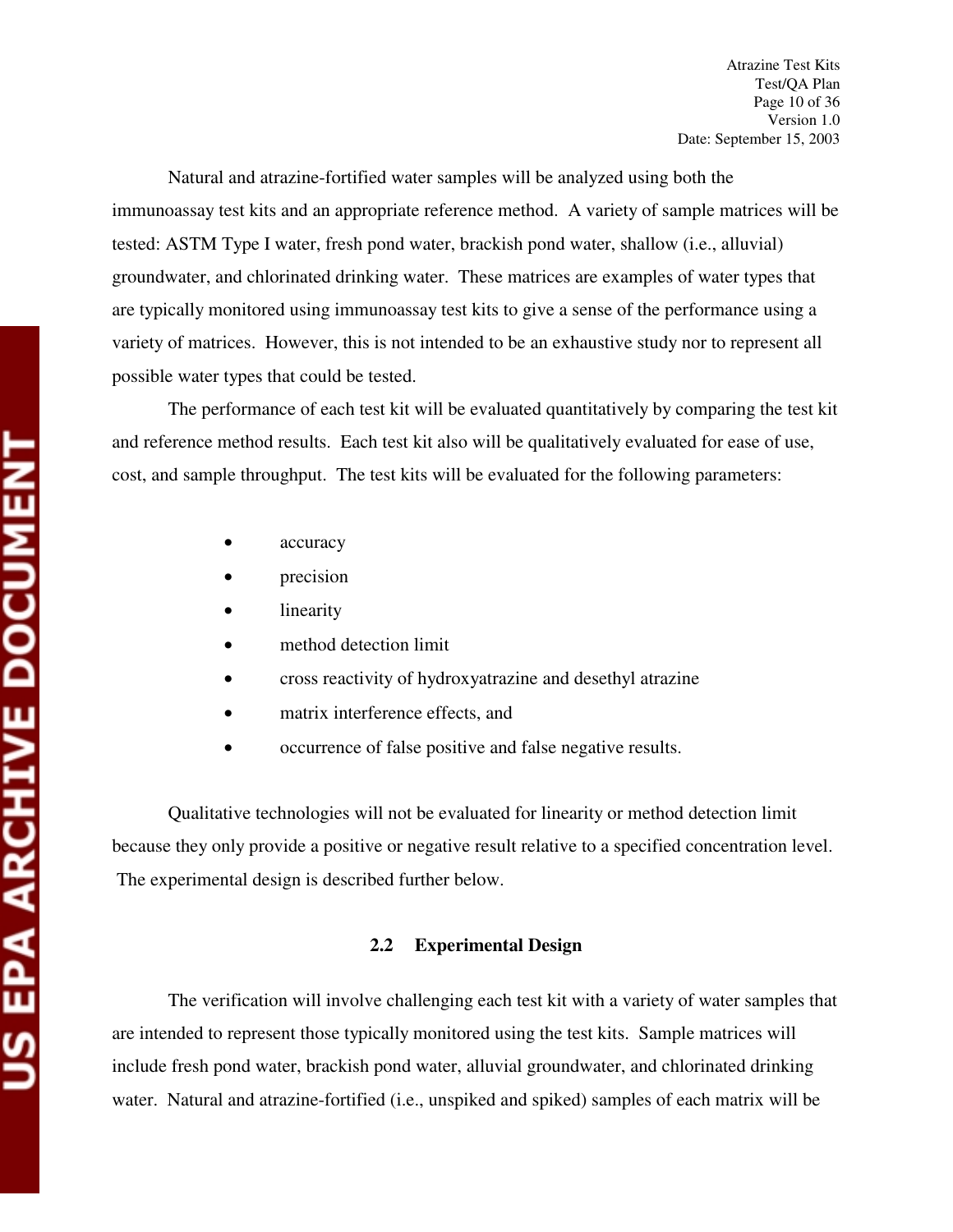analyzed. ASTM Type I water samples fortified with atrazine or an atrazine degradation product also will be analyzed. Physico-chemical parameters (pH, temperature, salinity, conductivity, alkalinity, and DOC) will be measured in environmental samples to provide supporting characterization data.

All samples will be analyzed by each test kit and by the reference method. Each sample will be analyzed in triplicate with each test kit. Samples will be given to the analyst blind and in random order.

Test kit and reference method results will be used to assess test kit accuracy and linearity. Replicate sample results will be used to assess test kit precision. Results for replicates of a lowlevel spiked sample will be used to evaluate the method detection limit. Cross-reactivity of hydroxyatrazine and desethyl atrazine will be assessed by evaluating the test kit results for samples that contain only the degradation compound, but not atrazine. Potential matrix effects will be assessed by comparing accuracy and precision results for environmental samples (i.e., chlorinated drinking water, fresh surface water, brackish surface water and groundwater) to those for ASTM Type I water samples. Performance parameters, such as ease of use and reliability, will be based on documented observations of the analyst. Sample throughput will be estimated based on the time required to analyze a sample set.

#### **2.3 Test Samples**

Test samples to be used in this verification test will include QC samples, performance test (PT) samples, and environmental water samples. Table 1 lists the number and type of each sample to be analyzed in the verification test. Each type of test sample is described further below.

#### **2.3.1 QC Samples**

QC samples will include reagent blank (RB) and calibration check samples. The RB samples will be prepared from ASTM Type I water and will be exposed to identical sample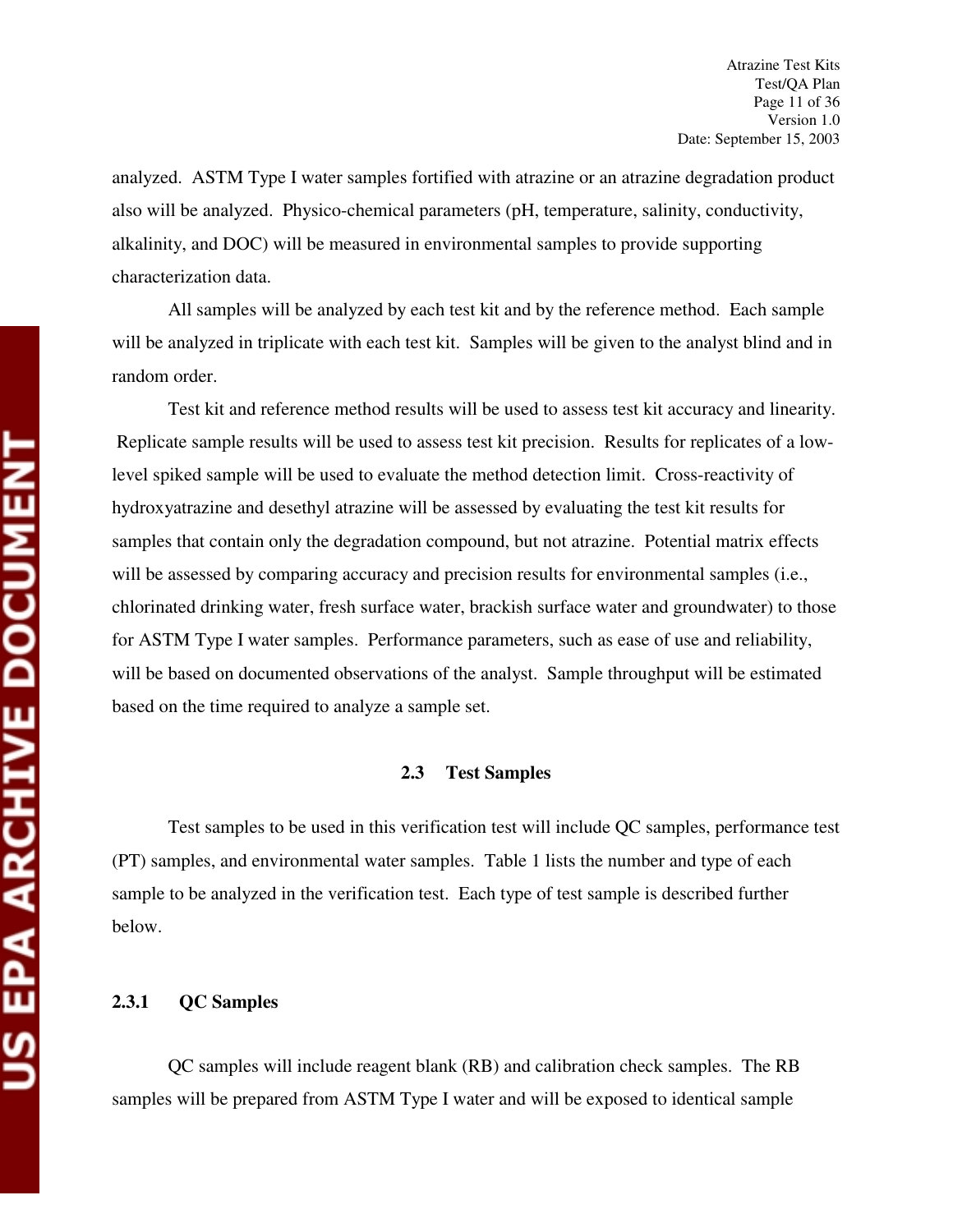preparation and analysis procedures as the test samples, including the addition of all reagents. These samples will be used to help ensure that no sources of contamination are introduced in the sample handling and analysis procedures. At least 10% of the test samples will be RB samples.

Calibration check samples may be used to verify that the test kits are properly calibrated and reading within defined control limits. Calibration check samples will be analyzed in accordance with the vendor-provided test kit protocol using standards or calibration check samples supplied by the vendor.

#### **2.3.2 PT Samples**

PT sample types are listed in Table 1. The first type of PT sample consists of ASTM Type I water spiked at five different atrazine concentration levels. The PT sample concentrations will span the calibration range of the immunoassay test kits. This range includes the EPA maximum contaminant level (MCL) for atrazine in drinking water, which is 3 parts per billion [ppb]<sup>3</sup>. Three replicates of each PT sample will be analyzed using the test kits.

The second type of PT sample is a low-level atrazine fortified sample. Seven replicates of this sample will be analyzed for the method detection limit determination. This sample will be spiked at a level of two times the vendor-stated test kit detection limit.

The third type of PT sample is a cross-reactivity check sample. Two samples will consist of ASTM Type I water spiked with two different cross-reactive atrazine degradation products (hydroxyatrazine and desethyl atrazine) at a level of 3 ppb. Three replicates of each crossreactivity check sample will be analyzed using the test kits. One replicate will be analyzed by the reference method to confirm the absence of atrazine in the samples.

All PT samples will be prepared in the Battelle laboratory using a certified, commercially-available standards. PT sample results will be used to assess test kit accuracy, precision, linearity, method detection limit, cross-reactivity, and occurrence of false positive and false negative results using the data analysis methods described in Section 5.2.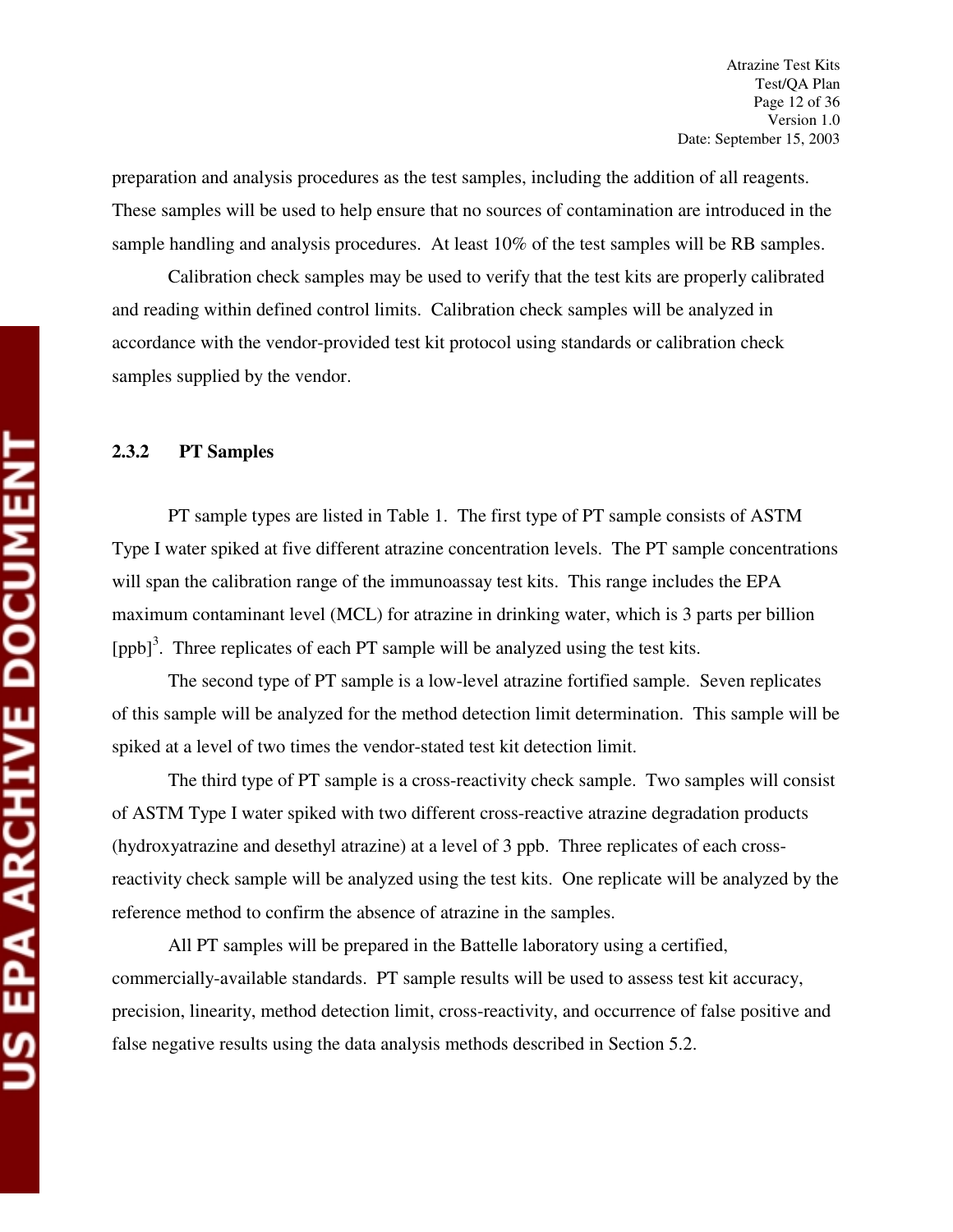## **Table 1. Sample Summary for Verification of Test Kits for Atrazine in Water**

|                                            |                                                         | <b>Replicates</b> | <b>Total No.</b><br>laboratory |                                 |
|--------------------------------------------|---------------------------------------------------------|-------------------|--------------------------------|---------------------------------|
|                                            |                                                         | for test kit      | reference                      |                                 |
| Type of sample                             | <b>Description</b>                                      | analysis          | analyses                       | Performance Factor <sup>1</sup> |
| <b>Quality Control</b>                     |                                                         |                   |                                |                                 |
| Reagent blanks (10%)                       | minimum 10% frequency                                   | 20                |                                | False positive/negative         |
| Calibration check samples                  | As required by the test kit protocol                    | <b>TBD</b>        | $\mathbf{0}$                   |                                 |
| <b>Performance Test</b>                    |                                                         |                   |                                |                                 |
| Performance test #1                        | $0.1$ ppb atrazine                                      | 3                 |                                |                                 |
| Performance test #2                        | 0.5 ppb atrazine                                        | 3                 |                                | Accuracy, precision,            |
| Performance test #3                        | 1 ppb atrazine                                          | 3                 |                                | linearity, false                |
| Performance test #4                        | 3 ppb atrazine                                          | 3                 |                                | positive/negative               |
| Performance test #5                        | 5 ppb atrazine                                          | 3                 |                                |                                 |
| Method detection limit                     | Atrazine concentration 2X vendor-stated detection limit | $\tau$            |                                | Method detection limit          |
| Cross-reactivity test #1                   | 3 ppb hydroxyatrazine                                   | 3                 |                                | Cross-reactivity, false         |
| Cross-reactivity test #2                   | 3 ppb desethyl atrazine                                 | 3                 |                                | positive/negative               |
| <b>Environmental</b>                       |                                                         |                   |                                |                                 |
| Fresh water                                | Fresh surface water, unspiked                           | 3                 |                                |                                 |
| Fresh water spike #1                       | Fresh surface water with 1 ppb atrazine spike           | 3                 |                                |                                 |
| Fresh water spike #2                       | Fresh surface water with 3 ppb atrazine spike           | 3                 |                                |                                 |
|                                            |                                                         |                   |                                |                                 |
| Brackish water<br>Brackish water, unspiked |                                                         | 3                 |                                |                                 |
| Brackish water spike #1                    | Brackish water with 1 ppb atrazine spike                | 3                 |                                |                                 |
| Brackish water spike #2                    | Brackish water with 3 ppb atrazine spike                | 3                 |                                | Accuracy, precision, matrix     |
|                                            |                                                         |                   |                                | effects, false                  |
| Groundwater                                | Groundwater, unspiked                                   | 3                 |                                | positive/negative               |
| Groundwater spike #1                       | Groundwater with 1 ppb atrazine spike                   | 3                 |                                |                                 |
| Groundwater spike #2                       | Groundwater with 3 ppb atrazine spike                   | 3                 |                                |                                 |
|                                            |                                                         |                   |                                |                                 |
| Treated drinking water                     | Chlorinated drinking water                              | 3                 |                                |                                 |
| Treated drinking water spike #1            | Chlorinated drinking water with 1 ppb spike             | 3                 |                                |                                 |
| Treated drinking water spike #2            | Chlorinated drinking water with 3 ppb atrazine spike    | 3                 |                                |                                 |
| Performance Evaluation Sample              |                                                         |                   |                                |                                 |
| Total                                      |                                                         | 84                | 21                             |                                 |

 $1$  Other performance factors to be evaluated qualitatively include ease of use and reliability.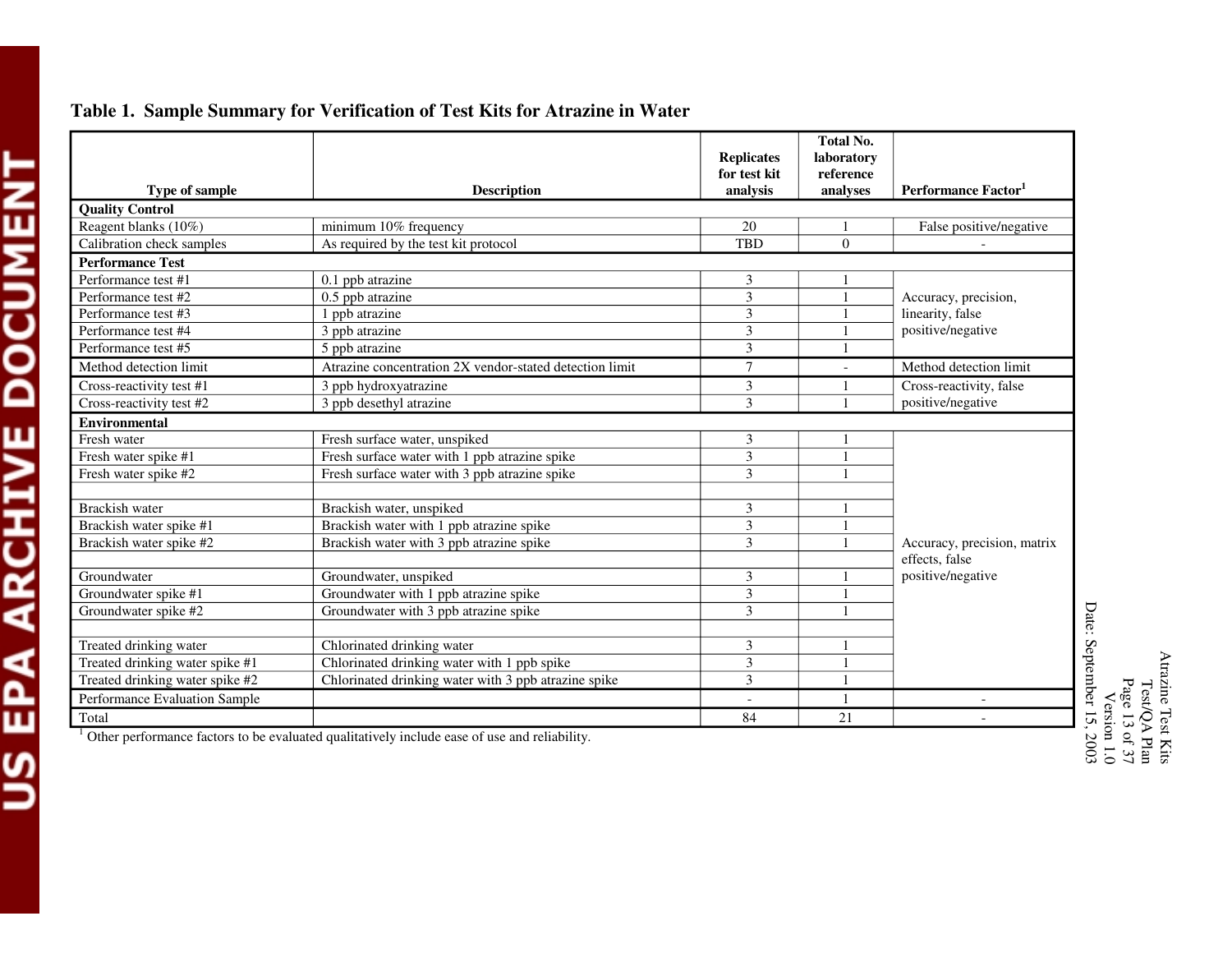#### **2.3.3 Environmental Samples**

Environmental samples will be collected from a variety of sources to evaluate the performance of the test kits with various sample matrices. Samples will be collected from the following sources:

- Fresh surface water from a South Carolina pond
- Brackish surface water from a South Carolina pond
- Groundwater from an alluvial aquifer in the Midwest
- Chlorinated drinking water from the Battelle laboratory.

Some test kit protocols recommend filtration for removal of gross particulate matter prior to sample analysis. Therefore, the fresh and brackish pond water samples will be filtered with a 0.45 µm filter in the laboratory prior to sample spiking/preparation and analysis. After filtration, the following physico-chemical parameters will be measured in each environmental water sample to characterize the sample matrix: pH, temperature, salinity, conductivity, and alkalinity. An aliquot of each environmental sample will be collected and sent to the subcontract laboratory for DOC analysis. The physico-chemical parameters will be measured in the laboratory instead of in the field to provide information about the sample matrix immediately prior to test kit analysis.

As shown in Table 1, each environmental water sample also will be fortified with atrazine at two spike levels. The fortified samples will be spiked in the Battelle laboratory to increase the analyte concentration by the amount shown in Table 1. The spike solution will be prepared in the laboratory from a certified, commercially-available atrazine standard. Three replicates of each sample will be analyzed. The data for the environmental samples will be used to assess accuracy, precision, potential matrix effects, and occurrence of false positives and false negatives following the data analysis procedures provided in Section 5.2.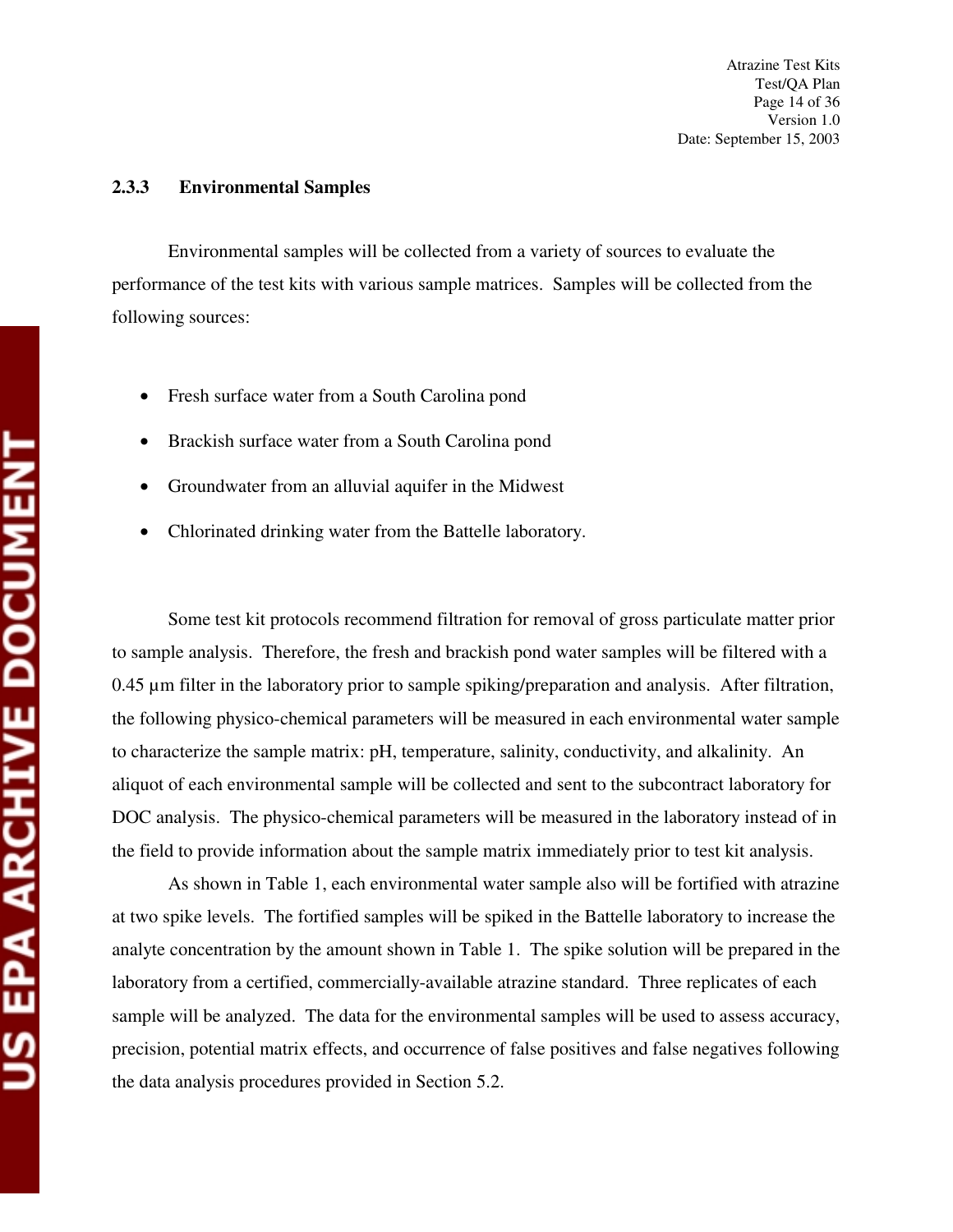#### **2.4 Reference Method**

The laboratory reference method to be used for this verification test is an EPA standard method for the analysis of drinking water. Each sample will be analyzed using gas chromatography / mass spectrometry (GC/MS) according to EPA Method  $525.2^4$ .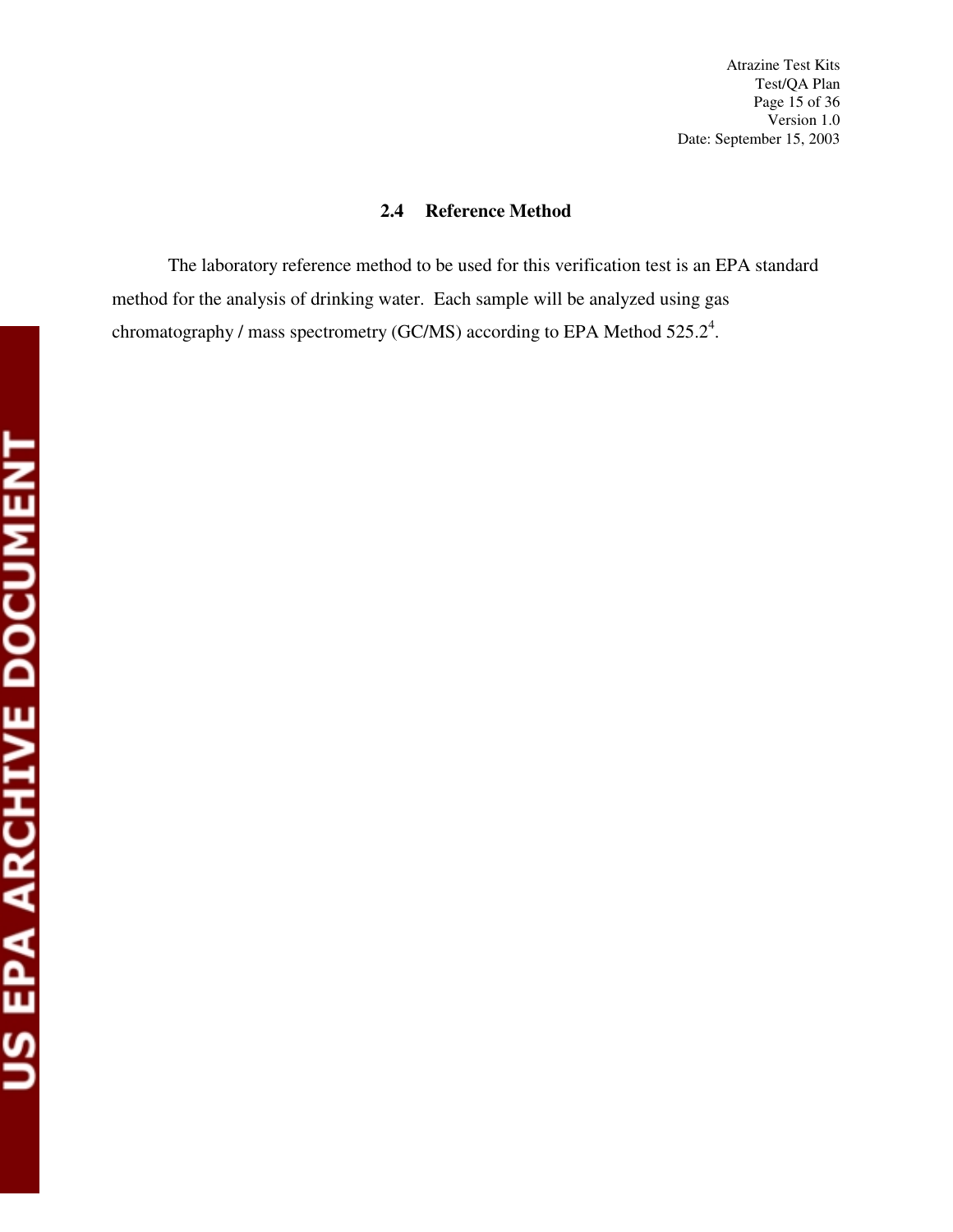## **3.0 MATERIALS AND EQUIPMENT**

In general, this verification test will rely on test kit materials and equipment provided by the vendors. Battelle will provide the following equipment and materials for the collection, preparation, storage, and shipment of test samples.

#### **3.1 Field Supplies**

The following supplies will be needed for the collection of field samples:

- 1-L or 2-L certified clean amber glass bottles fitted with polytetrafluoroethylene **(**TFE)-lined screw caps
- Solvent-rinsed foil to keep bottle caps contaminant-free during sampling
- Disposable latex gloves
- Sample labels
- Clear packing tape (to affix the sample label to bottle and seal the cooler for sample shipment)
- Chain-of-custody forms
- Bubble wrap to prevent sample breakage
- Coolers and blue ice packs for sample storage and shipping
- Address labels for the coolers.

#### **3.2 Laboratory Supplies**

The following laboratory supplies will be needed for the preparation of the PT and laboratory-fortified environmental samples and sample shipment. Vendors will provide all equipment needed to perform the immunoassay test kit analyses.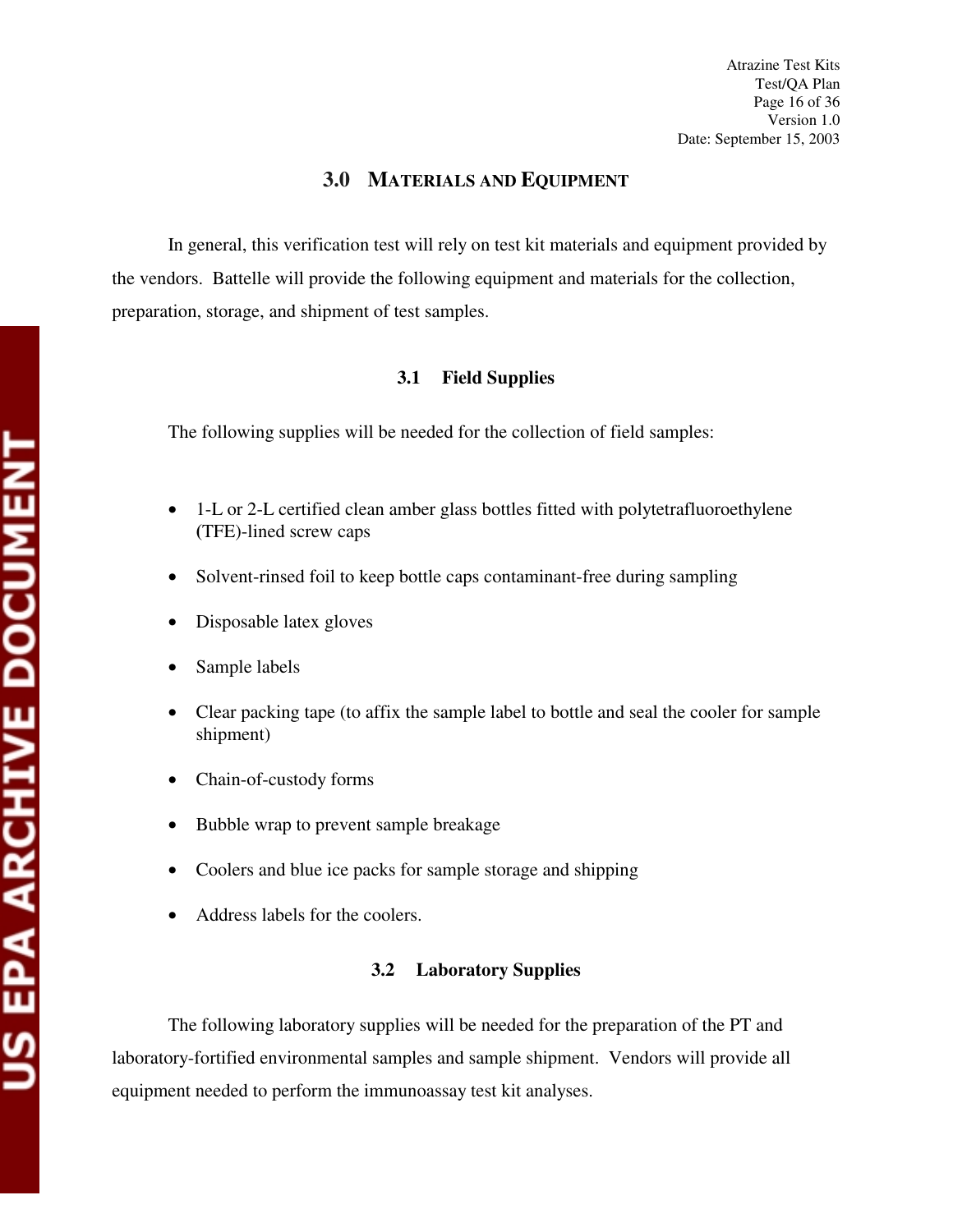- ASTM Type I water
- Class A volumetric flask
- $10$ - $\mu$ L to 500- $\mu$ L adjustable pipette and disposable tips
- Repeating pipette and disposable tips (volume appropriate for each test kit)
- Certified, commercially-available atrazine, hydroxyatrazine and desethyl atrazine standards
- Performance evaluation (PE) atrazine standard
- Dichloromethane, acetone, and/or methanol, as applicable (pesticide-grade or equivalent)
- Glass vials fitted with TFE-lined screw caps for test kit aliquots
- Pre-cleaned glass container of sufficient size to prepare atrazine-fortified samples
- 1-L certified clean amber glass bottles fitted with TFE-lined screw caps for reference sample aliquots
- Pre-cleaned glass container fitted with TFE-lined screw caps for DOC samples (provided by STL Burlington)
- Sample filtration equipment
- Conductivity meter
- Salinity refractometer
- Alkalinity meter
- pH meter capable of reading pH levels of 1 to 14
- Thermometers to measure air and water temperature
- Sample labels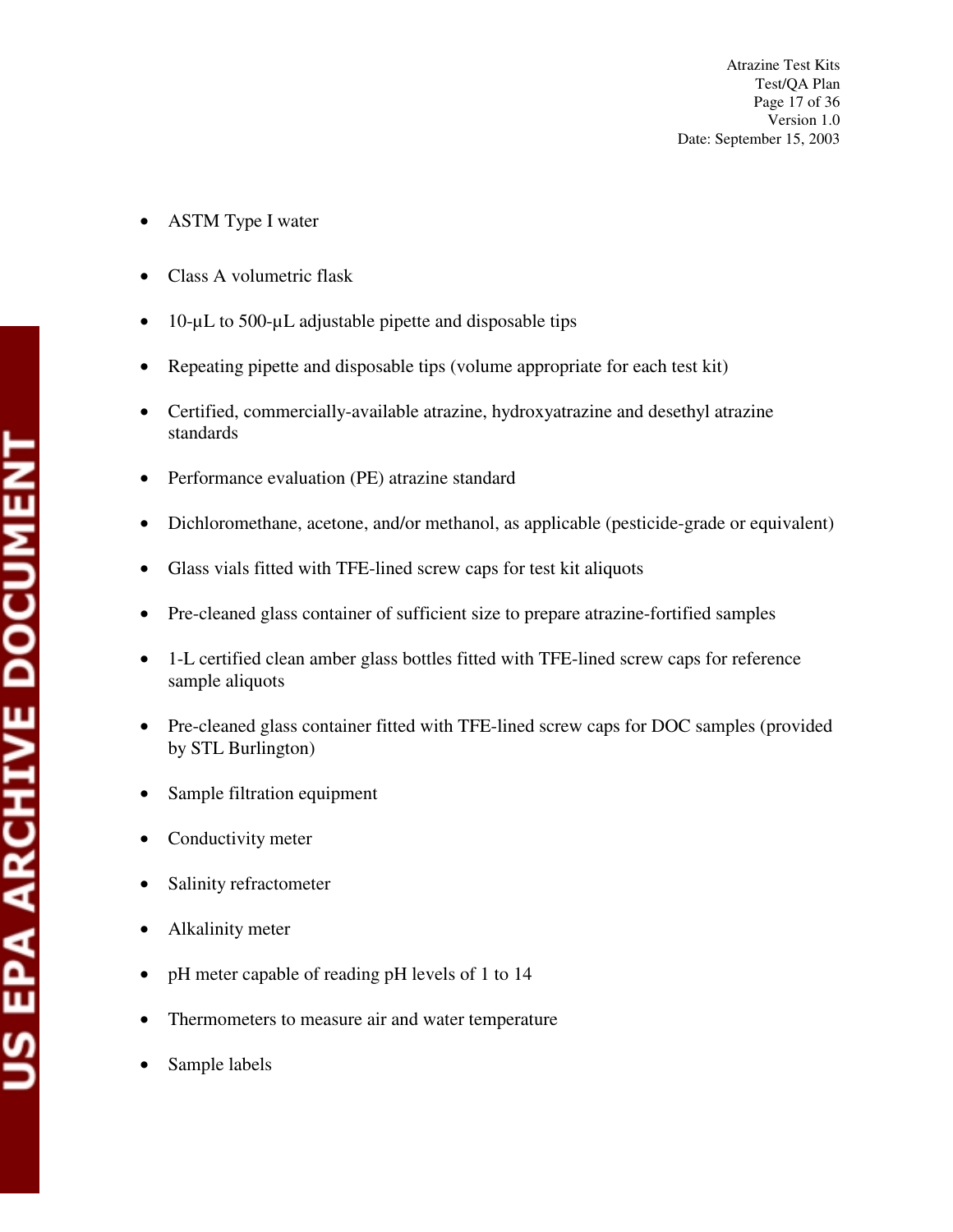- Clear packing tape (to affix sample label to bottles and seal cooler for sample shipment)
- Chain-of-custody forms
- Bubble wrap to prevent sample breakage
- Coolers and blue ice packs for sample shipping
- Address labels for the coolers.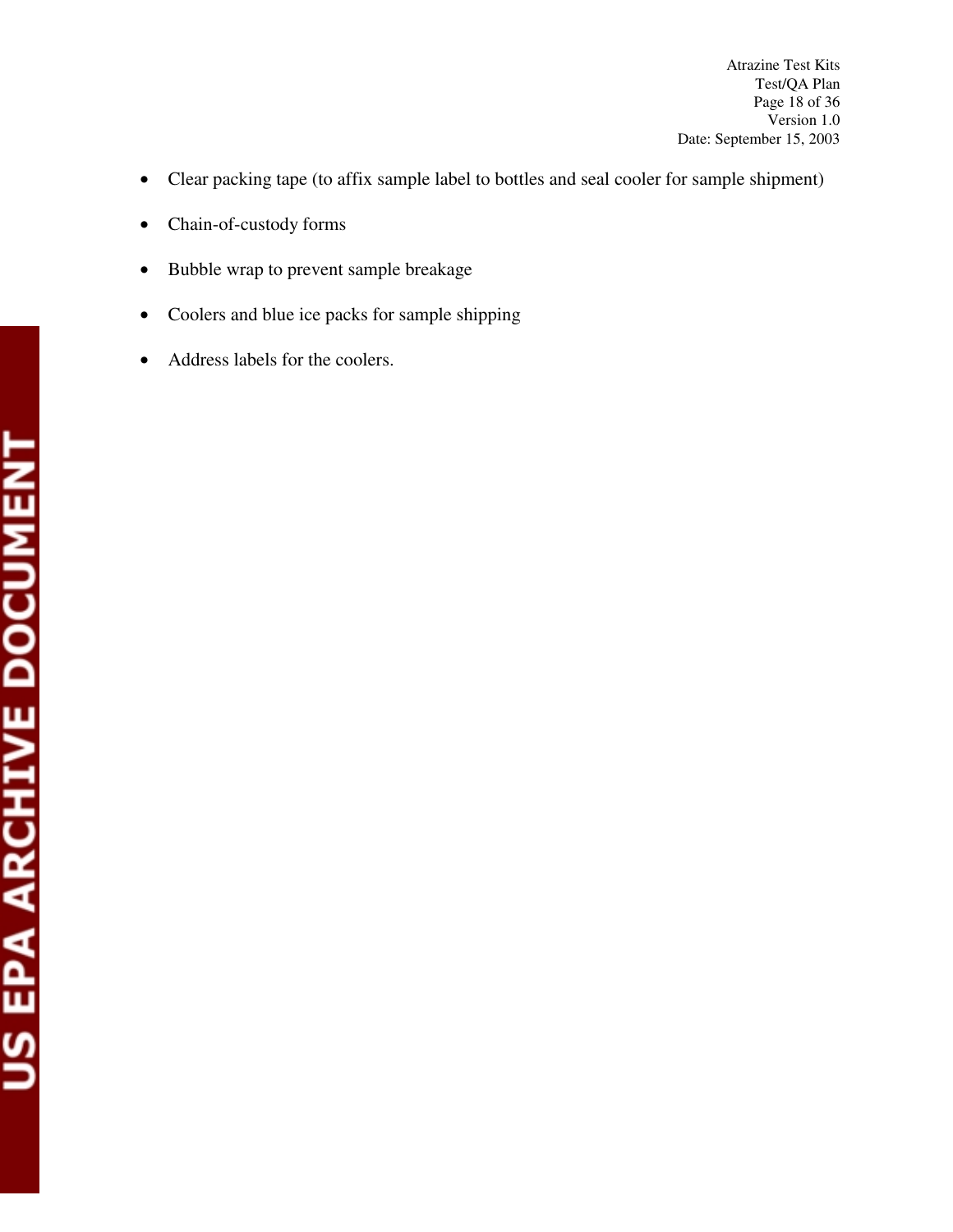#### **4.0 PROCEDURES**

#### **4.1 Environmental Sample Collection and Storage**

Before environmental sample collection, the total volume of sample material needed to complete all required analyses for both the test kit and reference methods at all required spike levels will be determined. Environmental samples will be collected within 21 days of the preparation of atrazine-fortified samples for the verification test.

The chlorinated drinking water sample from the Battelle laboratory will be collected directly from the tap into certified clean amber glass bottles. These samples will be stored in the dark at 4°C until test sample preparation (see Section 4.3). Fresh and brackish pond water samples will be collected directly into certified clean amber glass bottles. The samples will be collected at the surface of the water near the shoreline by submerging the containers no more than one inch below the surface of the water. The groundwater sample will be collected directly from a tap at the intake to a power plant in the Midwest, prior to any pretreatment of the water by the power plant.

Each sample will be assigned a unique sample identification (ID) number (see Section 4.4). The sample ID number, date, name of person collecting the sample, sample location, and time of collection will be recorded on a chain-of-custody form for all field samples. All environmental samples collected in the field will be stored at 4°C and shipped to the Battelle laboratory on the day of collection following chain-of-custody procedures (see Section 6.1).

#### **4.2 Equipment Calibration**

Table 2 identifies the laboratory equipment that require calibration. All equipment will be calibrated according to the criteria provided in Table 2. The spectrophotometer for immunoassay analyses will be provided by the vendor and will be calibrated in accordance with the manufacturer's recommended procedures.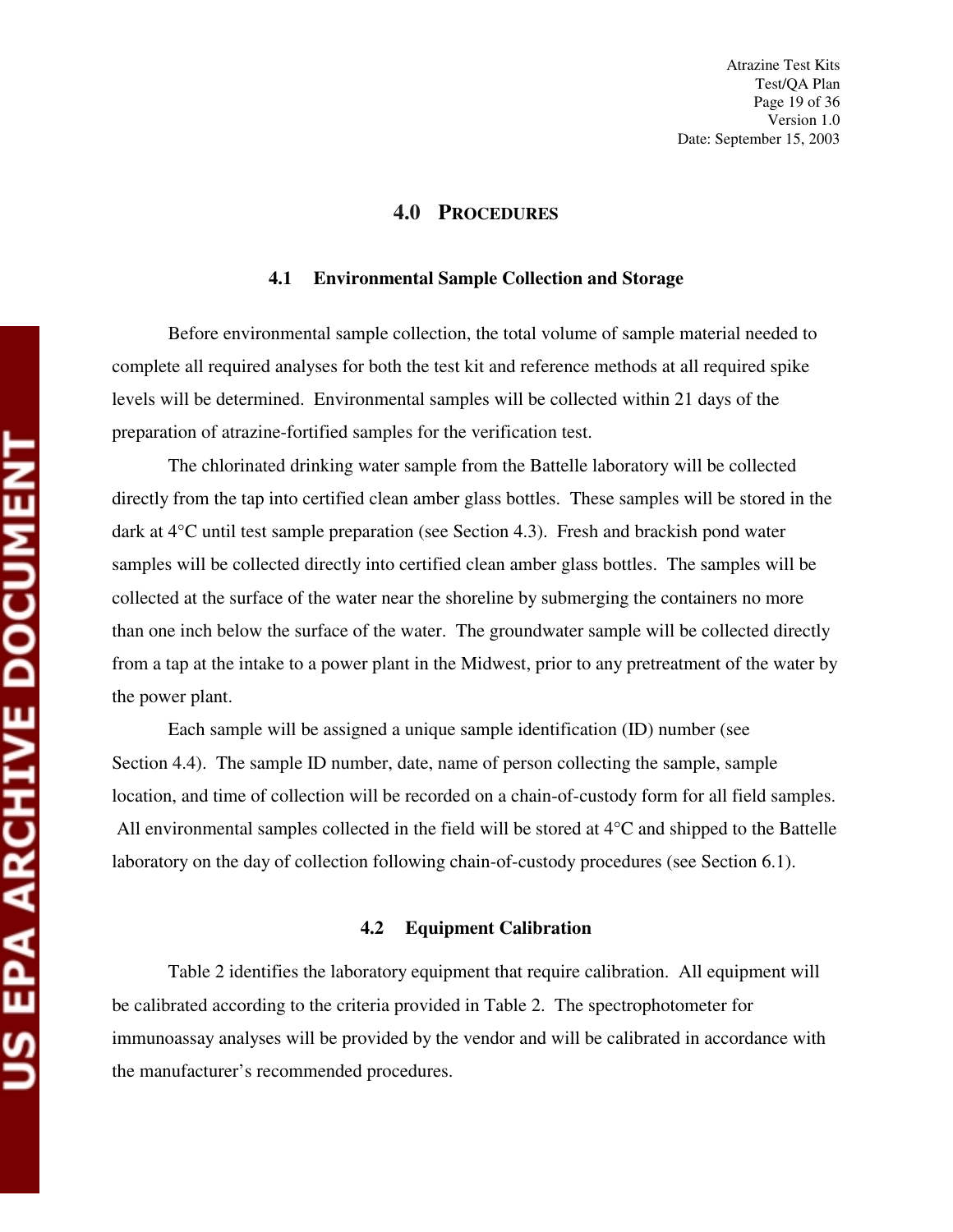| Equipment                                                                                            | <b>Calibration</b><br>Frequency                                                                                                                                     | <b>Acceptance Criteria</b>                                                                                                                                                                 | Reference                                                                                                                                              |  |
|------------------------------------------------------------------------------------------------------|---------------------------------------------------------------------------------------------------------------------------------------------------------------------|--------------------------------------------------------------------------------------------------------------------------------------------------------------------------------------------|--------------------------------------------------------------------------------------------------------------------------------------------------------|--|
| Refrigerator                                                                                         | Daily                                                                                                                                                               | Refrigerators: $4 \pm 2$ °C                                                                                                                                                                | Battelle SOP 3-095, Use of Laboratory<br>Refrigerators and Freezers                                                                                    |  |
| Thermometer                                                                                          | Glass – annually <sup>1</sup><br>Electronic - quarterly<br>at two temperatures<br>that bracket target<br>temperature(s) against<br>an NIST traceable<br>thermometer | Appropriate correction<br>factors applied                                                                                                                                                  | Battelle SOP 3-018, Calibration of<br><b>Laboratory Thermometers</b>                                                                                   |  |
| Variable volume<br>pipettes (i.e.,<br>Eppendorf)                                                     | Monthly                                                                                                                                                             | 3% of known of true value.                                                                                                                                                                 | ASTM E 542, Standard Practice for<br>Calibration o f Volumetric Apparatus,<br>and E 969, Standard Specification for<br>Volumetric (Transfer) Pipettes. |  |
| Nonvolumetric<br>glassware/<br>labware<br>(applicable only<br>when used for<br>measuring<br>volumes) | By lot at the time of<br>purchase                                                                                                                                   | 3% of known or true value.                                                                                                                                                                 | ASTM E 542, Standard Practice for<br>Calibration of Volumetric Ware                                                                                    |  |
| Salinity                                                                                             | Atago refractometer:<br>Calibrate prior to use<br>or every 30 minutes                                                                                               | Atago refractometer: adjust<br>the boundary line to 0.0%<br>when calibrated with<br>deionized water.                                                                                       | Battelle SOP 3-051, Use of Salinity<br><b>Refractometers</b>                                                                                           |  |
|                                                                                                      | Reichert-Jung<br>refractometer: Routine<br>calibration quarterly                                                                                                    | Reichert-Jung refractometer:<br>The instrument should be<br>checked using distilled or<br>deionized water to assure<br>that the reading departs from<br>zero by no more than<br>$0.05\%$ . |                                                                                                                                                        |  |
| Conductivity<br>meter                                                                                | Daily                                                                                                                                                               | One point calibration; within<br>5 % of the expected value                                                                                                                                 | Battelle SOP 3-161, Use of the Cole<br>Parmer TDSTestr 20 Conductivity<br>Meter                                                                        |  |
| pH meter                                                                                             | Prior to the analysis                                                                                                                                               | the pH measurement is<br>within 0.1 pH units                                                                                                                                               | Battelle SOP 3-170, Use of the pH<br>Testr2 pH meter                                                                                                   |  |
| Alkalinity meter                                                                                     | Prior to the analysis                                                                                                                                               | pH standards of 4 and 10<br>within $\pm$ 0.05 pH units                                                                                                                                     | Battelle SOP 5-256, Determination of<br>Alkalinity Using the Radiometer<br>Titralab                                                                    |  |

## **Table 2. Calibration Procedures for Sample Preparation and Physico-chemical Characterization**

<sup>1</sup>The criteria are defined for mercury thermometers. Battelle will apply the criteria to all glass thermometers.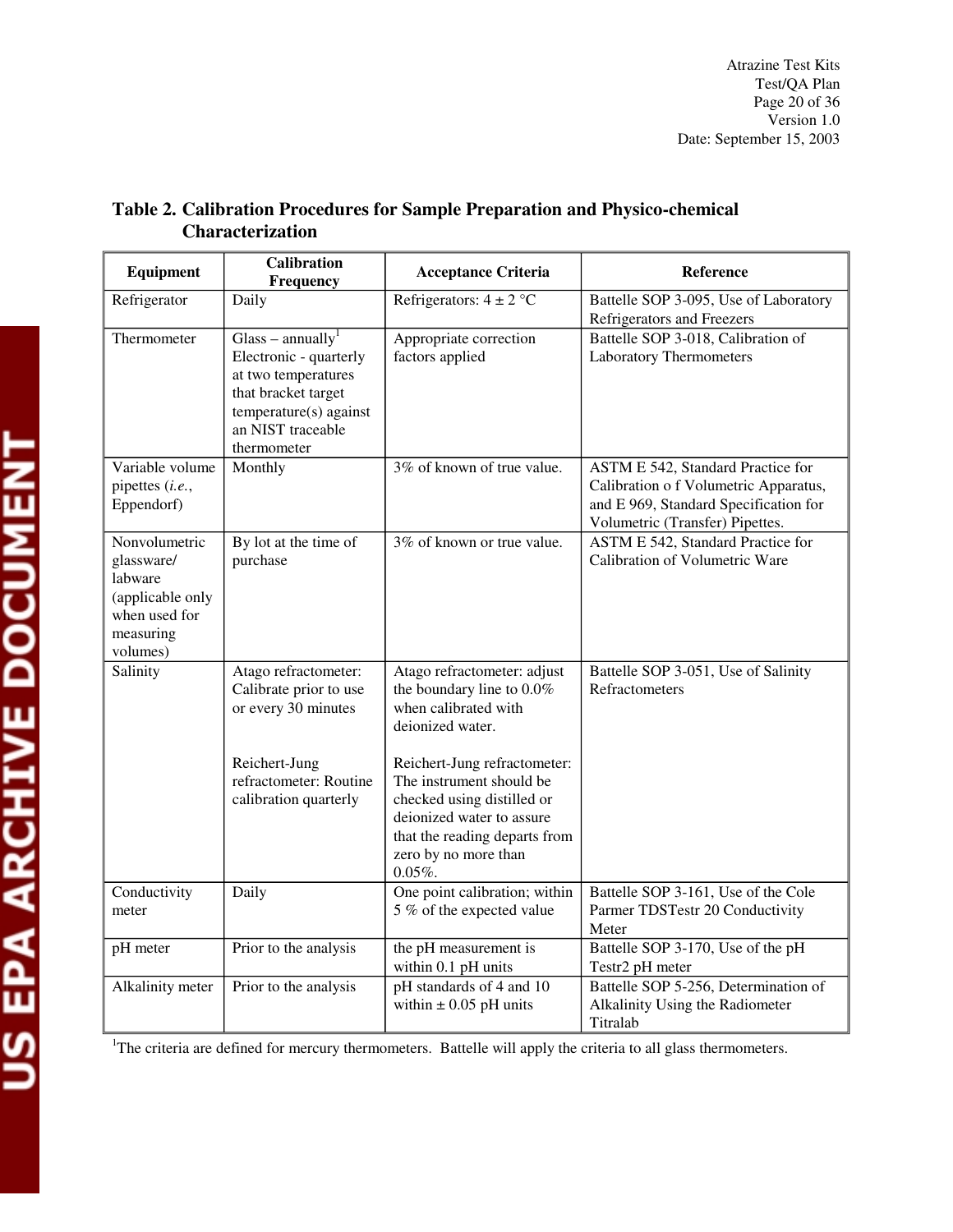#### **4.3 Test Sample Preparation and Storage**

Prior to test kit analysis, environmental samples will be filtered and characterized, and fortified PT samples will be prepared in the laboratory. These procedures are described below.

#### **4.3.1 Physico-chemical Characterization**

Prior to the physico-chemical characterization, the fresh and brackish pond water will be filtered with a 0.45 µm filter in the laboratory. All environmental samples will be measured for temperature using a thermometer following Battelle SOP 3-169<sup>5</sup>, for salinity using a refractometer following Battelle SOP 3-051 $<sup>6</sup>$ , for conductivity using a conductivity meter</sup> following Battelle SOP 3-161<sup>7</sup>, for alkalinity using an alkalinity meter following Battelle SOP 5-256<sup>8</sup>, and for pH using a pH meter following Battelle SOP 3-170<sup>9</sup>. All measurements will be recorded manually by the analyst on data sheets designed specifically for this verification test. All instruments used to measure physico-chemical parameters will be calibrated prior to use according to the SOPs (Table 2). Instrument model, serial number, and calibration information will be recorded on data sheets, and calibration records will be maintained in the study files. An aliquot of each environmental sample will be collected and shipped to the subcontract laboratory for DOC analysis according to Method  $9060^{10}$ .

#### **4.3.2 Sample Preparation**

The PT and fortified environmental samples will be prepared from certified, commercially-available standard solutions. The purchased standards will be diluted to the appropriate concentration using pesticide-grade or equivalent solvent in Class A volumetric glassware. All samples will be stored in the dark at 4°C until use. No other preservatives will be added to the samples because atrazine has been shown to be stable in water for up to two years when samples are stored under refrigerated conditions<sup>11</sup>. The PT and fortified environmental samples will be analyzed within 14 days of sample preparation.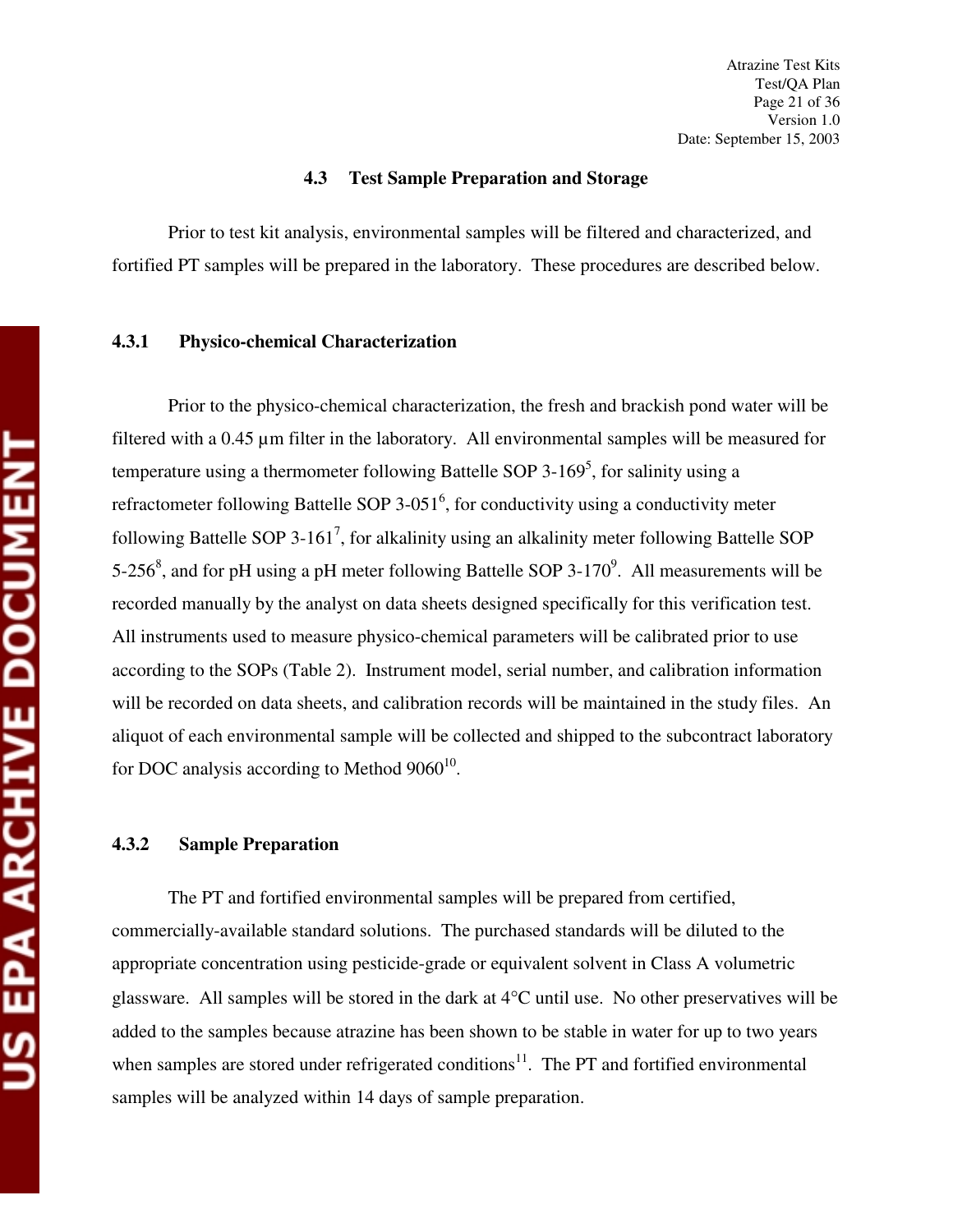Atrazine Test Kits Test/QA Plan Page 22 of 36 Version 1.0 Date: September 15, 2003

Each sample will be split into 1-L and 100-mL aliquots. The 100-mL aliquots will be retained for test kit analysis and stored in the dark at 4°C until use. Two 1-L aliquots will be sent to the EPA Environmental Chemistry Laboratory at the Stennis Space Center for reference analysis. The chlorinated water sample will be treated with sodium sulfite according to Method 525.2 at the reference laboratory prior to analysis. The samples for reference analysis will be stored in the dark in amber glass bottles at 4°C until extraction. The reference method sample extraction will be performed within 14 days of sample preparation (i.e., spiking), and analysis will be performed within 30 days of sample extraction.

#### **4.4 Sample Identification**

All samples will be assigned a unique sample ID number at the time of preparation. The sample ID will include a survey code and sequential number, and will not contain information about the nature of the sample (i.e., the samples will be blind to the test kit analyst). A master log of the sample description, sample ID number, and preparation date will be maintained by Battelle. Each sample container will be labeled with the sample ID, container number (e.g. 1 of 3), preparation date, and initials of the person preparing the sample.

#### **4.5 Sample Analysis**

#### **4.5.1 Test Kits**

Each vendor will provide test kits and other necessary equipment (e.g. vortexer, spectrophotometer) for the analysis of all samples. The full set of samples listed in Table 1 will be analyzed by each test kit. The vendors are encouraged to train the analyst prior to test kit analysis. A technical staff member from a partner organization with previous experience in performing immunoassay analyses will analyze the complete set of samples for each technology. The analyses will be performed according to the vendor's recommended procedures as described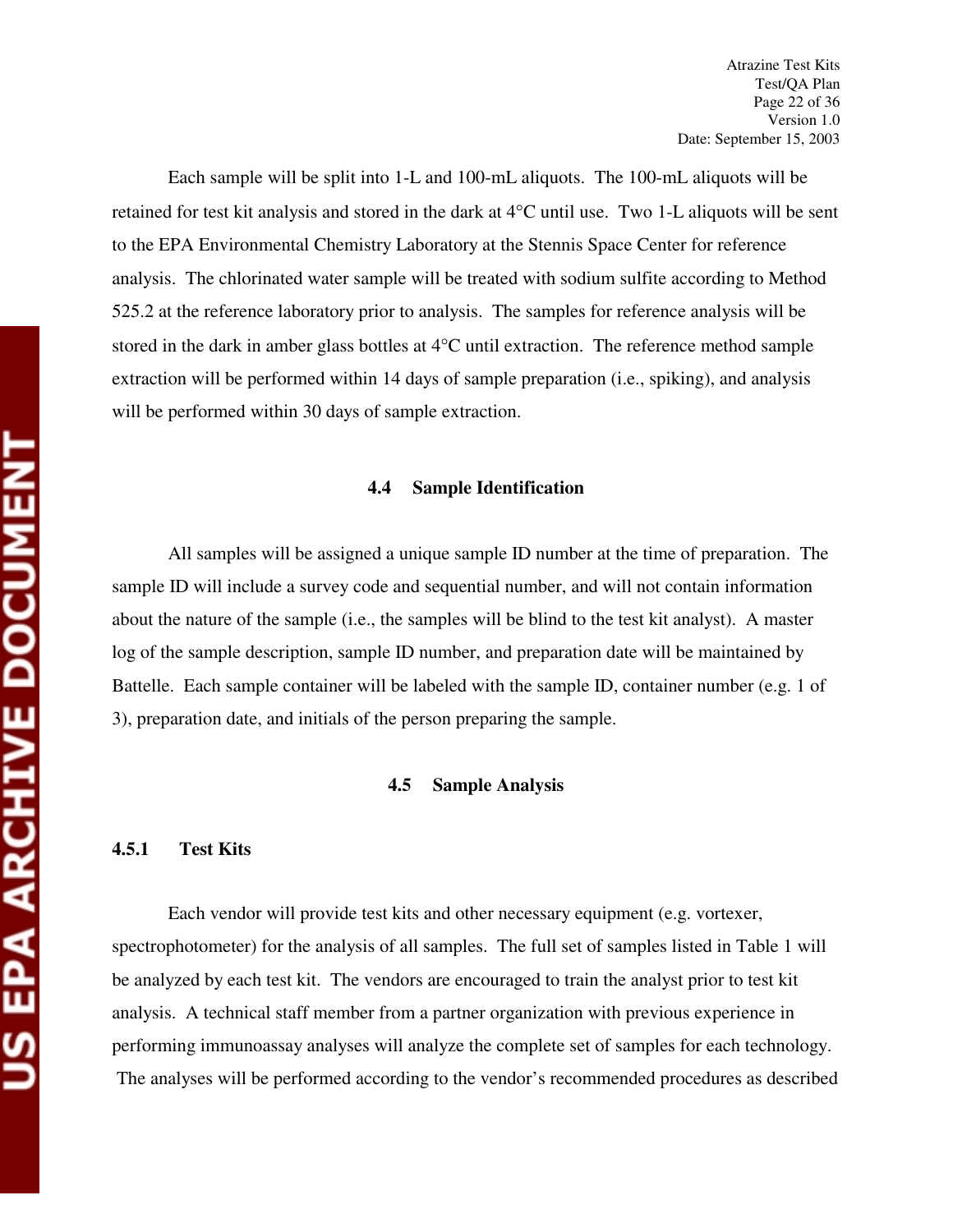in the test kit instructions or user manual. Calibration and maintenance of the test kits will be performed as specified by the vendor.

Test kit results will be recorded manually by the analyst on data sheets designed specifically for this verification test. In addition to the test kit results, the data sheets will include records of the time required for sample analysis and operator observations concerning the use of the test kit (e.g. ease of use, maintenance, etc.).

#### **4.5.2 Reference Method**

The reference method for analysis of atrazine will be performed on a Hewlett-Packard 5971 GC/MS or equivalent by EPA's Environmental Chemistry Laboratory. The reference instrument will be operated according to the recommended procedures in the instrument operating manual, and samples will be analyzed according to EPA Method 525.2, "Determination of Organic Compounds in Drinking Water by Liquid-Solid Extraction and Capillary Column Gas Chromatography/Mass Spectrometry"<sup>4</sup>.

Results from the reference analyses will be recorded electronically and compiled by the laboratory into a report format, including the sample ID and the analyte concentration for each sample.

#### **4.6 Schedule**

The sample collection, preparation, and analysis are expected to take place over a fourweek period. The time period for each activity should be considered approximate. Table 3 lists the activities to be conducted and a nominal schedule.

All samples will be analyzed by one test kit before proceeding to the next test kit. Analysis of all samples using a single test kit is expected to take no longer than one day. Test conditions will be kept as similar as possible throughout the duration of the test (e.g., air temperature and lighting conditions) to minimize error introduced by variable test conditions.

Participating vendors must provide the test kits and other sample analysis equipment to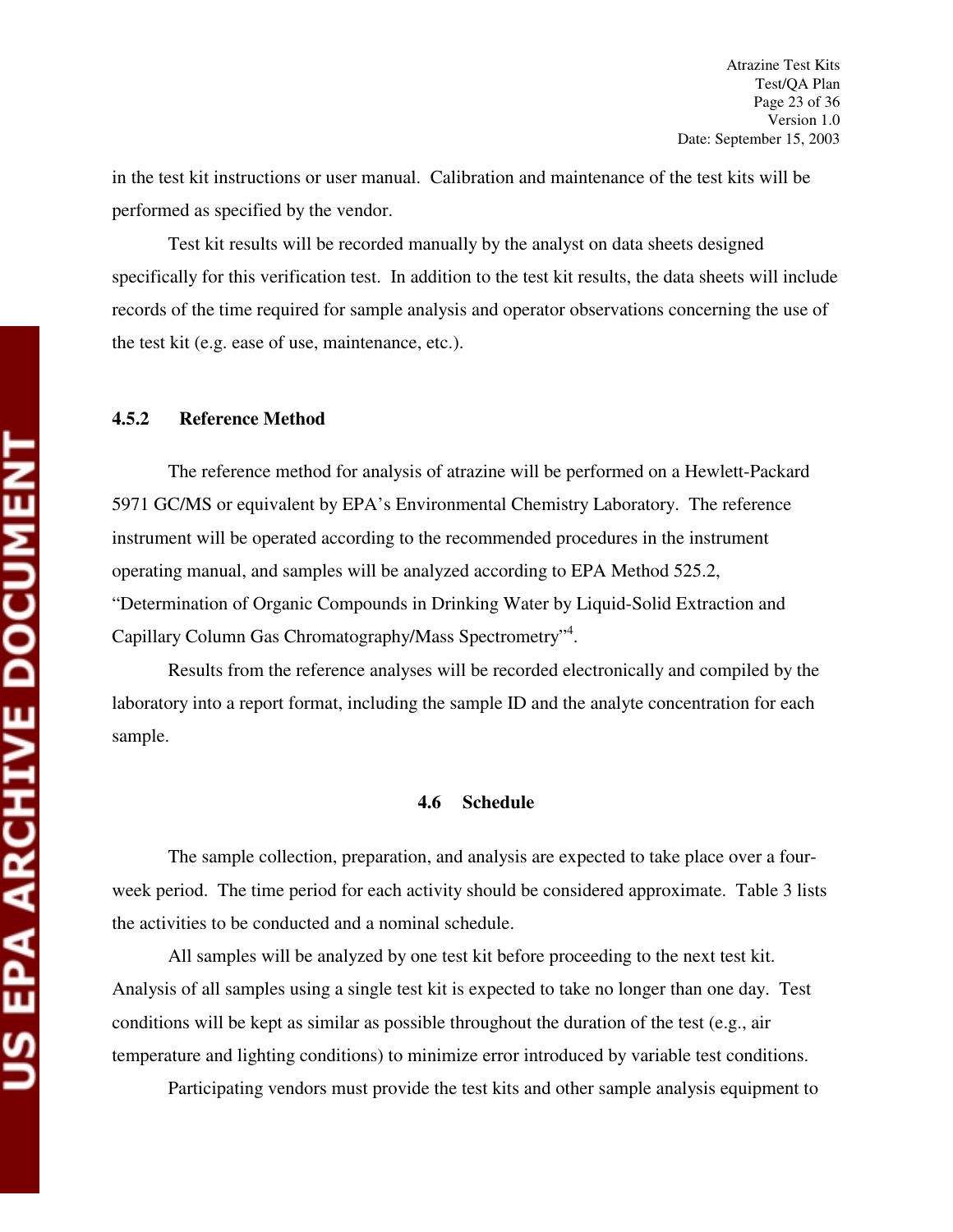Battelle one week before the start of sample analysis, so that technical staff may become familiar with the kits and equipment prior to test initiation. This period will also be used to clarify any questions about the test kit's operation. Vendor staff may be present for this familiarization stage and may provide training in the operation of the test kits. During the verification test, the test kits will be operated by partner organization staff. Vendors are encouraged to stay and observe during the duration of the tests. Unused test kits and associated equipment will be returned to the vendors at the completion of testing.

| <b>Testing Period</b> | <b>Test Location</b>        | <b>Activity</b>                                        |  |
|-----------------------|-----------------------------|--------------------------------------------------------|--|
| Days 1-21             | <b>Field locations</b>      | Collection of environmental samples and shipment to    |  |
|                       |                             | <b>Battelle</b> laboratory                             |  |
| Days 14-21            | <b>Battelle Laboratory</b>  | Receive test kits and supplies from vendor; test kit   |  |
|                       |                             | familiarization                                        |  |
| Day 18                | <b>Battelle Laboratory</b>  | Environmental sample filtration                        |  |
| Day 21                | <b>Battelle Laboratory</b>  | Training, environmental sample physico-chemical        |  |
|                       |                             | characterization, test sample preparation, shipment of |  |
|                       |                             | reference samples and DOC samples to appropriate       |  |
|                       |                             | laboratories                                           |  |
| Days 22-28            | <b>Battelle Laboratory</b>  | Analysis of all samples using test kits                |  |
| Days 22-52            | <b>EPA</b> Environmental    | Analysis of reference samples                          |  |
|                       | <b>Chemistry Laboratory</b> |                                                        |  |
| Days 22-52            | <b>STL Burlington</b>       | Analysis of environmental water samples for DOC        |  |

**Table 3. Approximate Schedule of Verification Test Days**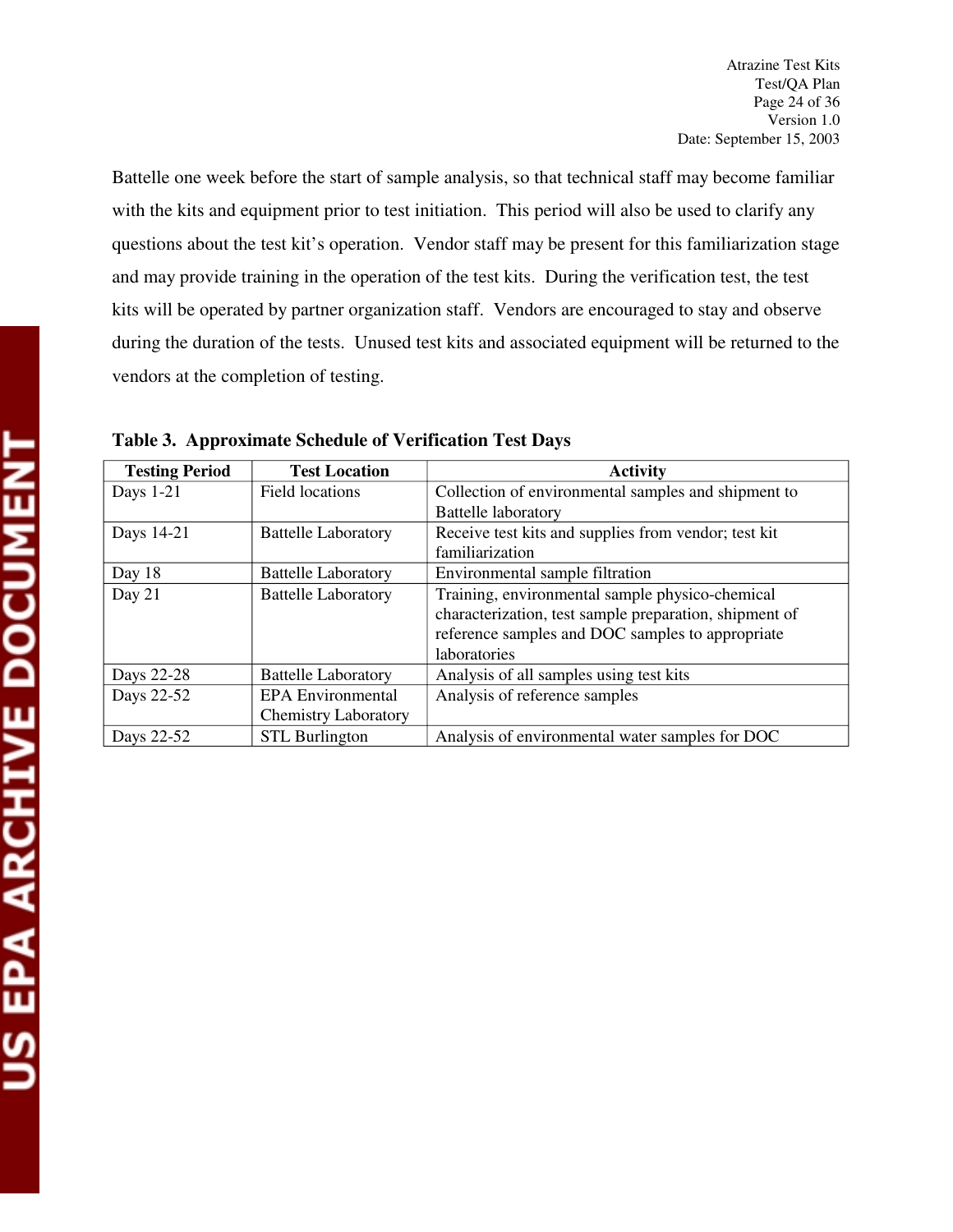#### **5.0 DATA HANDLING AND REPORTING**

#### **5.1 Data Acquisition and Review**

Various types of data will be acquired and recorded electronically or manually by Battelle and partner organization technical staff during this verification test. Table 4 summarizes the types of data to be recorded. All data and observations will be documented on data sheets or in laboratory record books. Results from the laboratory reference instruments will be compiled in electronic format.

Records received by or generated by Battelle or partner organization staff in the verification test will be reviewed by a more Battelle senior staff member within two weeks after receipt or generation, respectively, before the records are used to calculate, evaluate, or report verification results. This review will be performed by a Battelle technical staff member involved in the verification test, but not the staff member that originally received or generated the record. The review will be documented by the person performing the review by adding his/her initials and date to a hard copy of the record being reviewed. This hard copy will then be returned to the Battelle staff member who will be storing the record.

In addition, data calculations performed by Battelle will be spot-checked by Battelle technical staff to ensure that calculations are performed correctly. Calculations to be checked include and statistical calculations described in this test/QA plan.

The data obtained from this verification test will be compiled and reported independently for each test kit. Results for test kits from different vendors will not be compared with each other.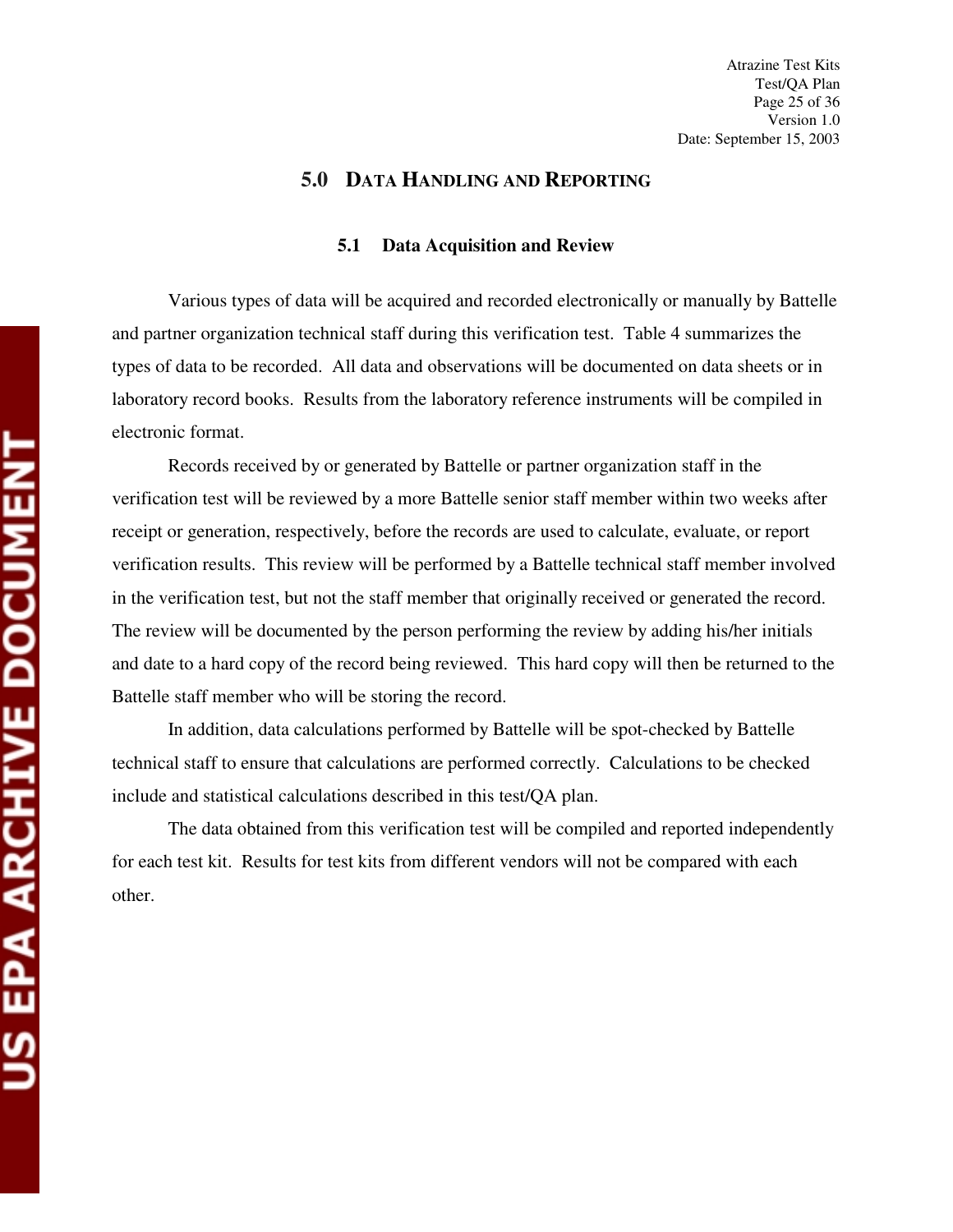| Data to be<br><b>Recorded</b>                                                                                                             | <b>Responsible</b><br>Party                   | Where<br><b>Recorded</b>                                                | <b>How often</b><br><b>Recorded</b>                             | Disposition of data <sup>(a)</sup>                                                                       |
|-------------------------------------------------------------------------------------------------------------------------------------------|-----------------------------------------------|-------------------------------------------------------------------------|-----------------------------------------------------------------|----------------------------------------------------------------------------------------------------------|
| Dates and times of<br>test events                                                                                                         | <b>Battelle</b> or<br>partner<br>organization | ETV data sheets                                                         | Start/end of test, and<br>at each change of a<br>test parameter | Used to organize/check<br>test results; manually<br>incorporated in data<br>spreadsheets as<br>necessary |
| Calibration<br>information and<br>results for physico-<br>chemical<br>parameters<br>(temperature,<br>salinity, pH,<br>conductivity, etc.) | <b>Battelle</b>                               | ETV data sheets                                                         | Prior to sample<br>preparation                                  | Manually incorporated<br>in data spreadsheets as<br>necessary                                            |
| Sample collection<br>and preparation<br>information,<br>including chain-of-<br>custody                                                    | <b>Battelle</b> or<br>partner<br>organization | ETV data sheets<br>and chain-of-<br>custody forms                       | At time of sample<br>collection and<br>preparation              | Used to organize/check<br>test results; manually<br>incorporated in data<br>spreadsheets as<br>necessary |
| Test kit procedures<br>and sample results                                                                                                 | Battelle or<br>partner<br>organization        | ETV data sheets                                                         | Throughout test<br>duration                                     | Manually incorporated<br>in data spreadsheets                                                            |
| Reference method<br>procedures and<br>sample results                                                                                      | Battelle or<br>partner<br>organization        | ETV data sheets,<br>or data<br>acquisition<br>system, as<br>appropriate | Throughout sample<br>analysis process                           | Transferred to<br>spreadsheets                                                                           |
| DOC analysis<br>procedures and<br>sample results                                                                                          | Subcontract<br>laboratory                     | ETV data sheets,<br>or data<br>acquisition<br>system, as<br>appropriate | Throughout sample<br>analysis process                           | Transferred to<br>spreadsheets                                                                           |

**Table 4. Summary of Data Recording Process for the Verification Test** 

(a) All activities subsequent to data recording are carried out by Battelle.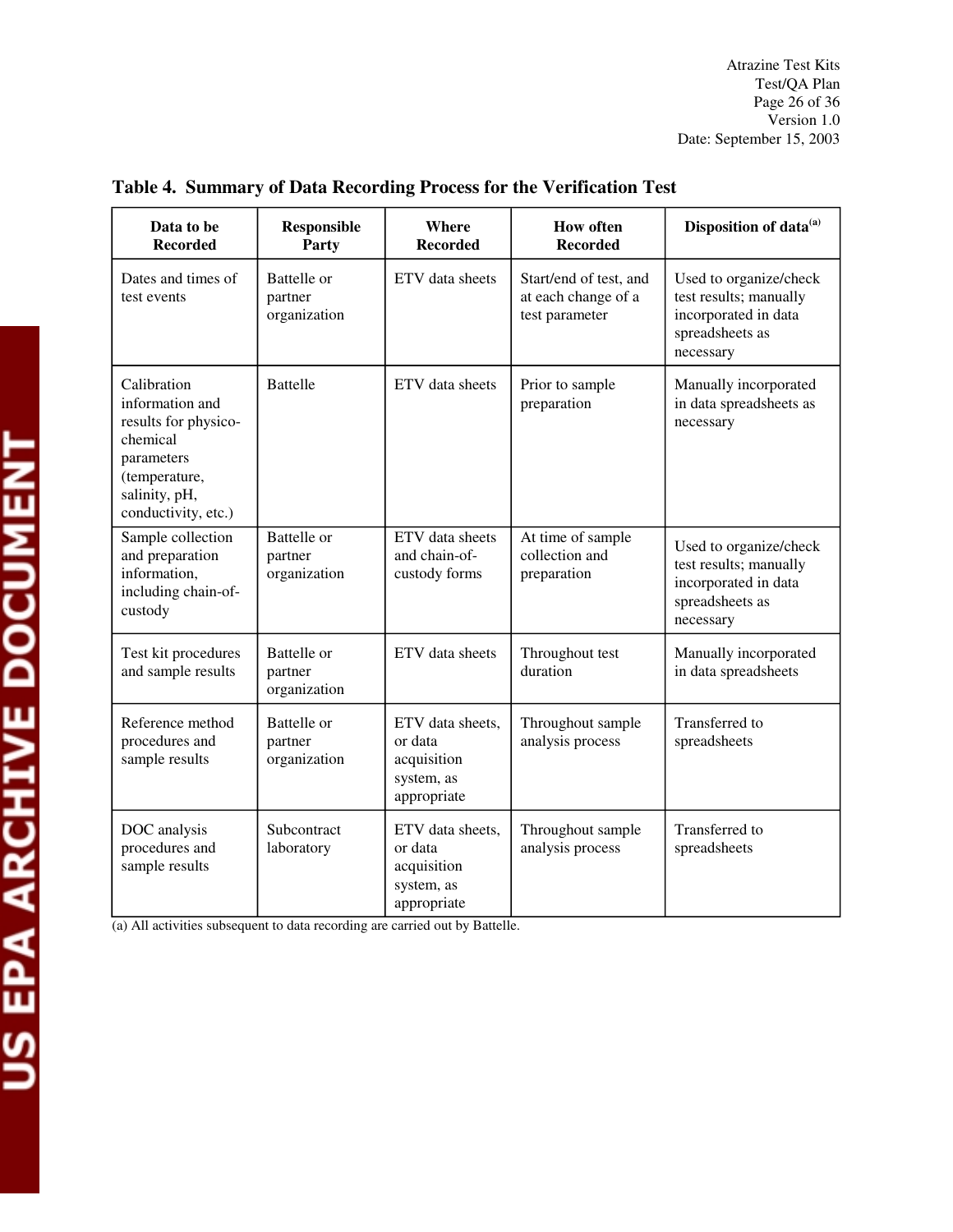#### **5.2 Data Analysis**

Procedures for analyzing the data produced in the verification test are described in this section.

#### **5.2.1 Accuracy**

For test kits that provide quantitative results, PT sample accuracy will be assessed relative to the spike level, and environmental sample accuracy will be assessed relative to the reference method results. The results for each set of analyses will be averaged, and the accuracy will be expressed in terms of a percent recovery (R) as calculated from Equation 1:

$$
R = C / C_R \times 100 \tag{1}
$$

where  $\overline{C}$  is the average concentration measured by the test kit and  $C_R$  is the spike level for the PT samples and the reference measurement for the environmental samples.

For qualitative results, accuracy will be assessed by determining whether the test kit result agrees with the reference method result. An overall percent agreement will be determined by dividing the number of correct responses to the overall number of analyses.

#### **5.2.2 Precision**

For test kits that provide quantitative results, the standard deviation (S) of the results for the three replicate samples will be calculated for each sample using Equation 2:

$$
S = \left[\frac{1}{n-1} \sum_{k=1}^{n} \left(C_k - \overline{C}\right)^2\right]^{1/2} \tag{2}
$$

where n is the number of replicate samples,  $C_k$  is the concentration measured for the  $k<sup>th</sup>$  sample, and  $\overline{C}$  is the average concentration of the replicate samples. The precision for each sample will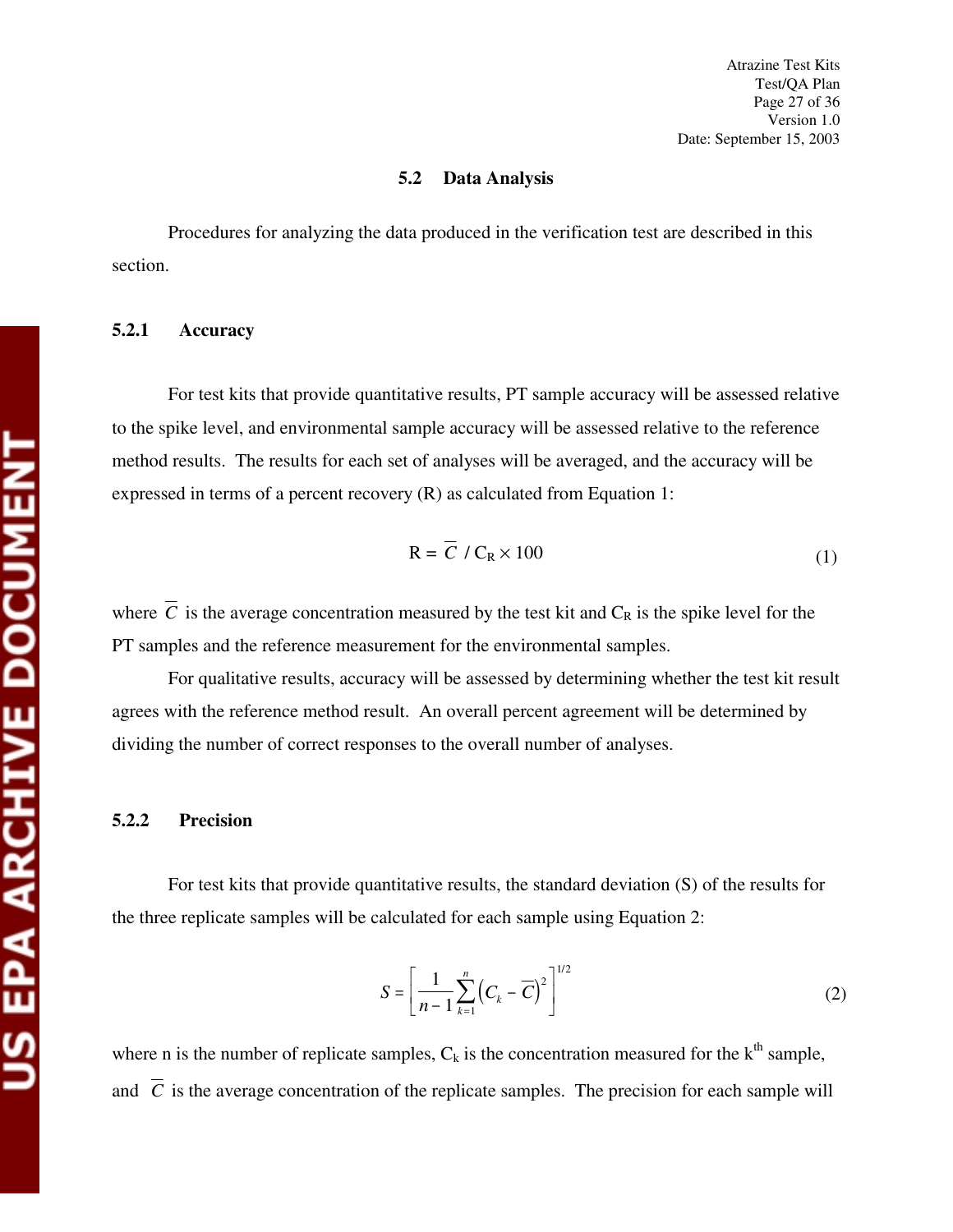be reported in terms of the relative standard deviation (RSD) as calculated using Equation 3:

$$
RSD = \left| \frac{S}{\overline{C}} \right| \times 100 \tag{3}
$$

For test kits that provide qualitative results, precision will be assessed by calculating the percentage of consistent responses.

#### **5.2.3 Linearity**

For test kits that provide quantitative results, linearity will be assessed by performing a linear regression with the spiked analyte concentration as the independent variable, and the individual test kit result as the dependent variable. Individual replicate results for the five PT samples will be used in the linear regression. Linearity will be expressed in terms of the slope, intercept, and correlation coefficient (r).

#### **5.2.4 Method Detection Limit**

The method detection limit for each test kit will be assessed using results from seven replicate analyses of a sample spiked at a level of two times the vendor-stated test kit detection limit. The standard deviation of the seven replicate samples will be calculated using Equation 2. The MDL will be calculated using Equation 4:

$$
MDL = t \times S \tag{4}
$$

Where t is the Student's t value for a 99% confidence level and S is the standard deviation of the seven replicate samples.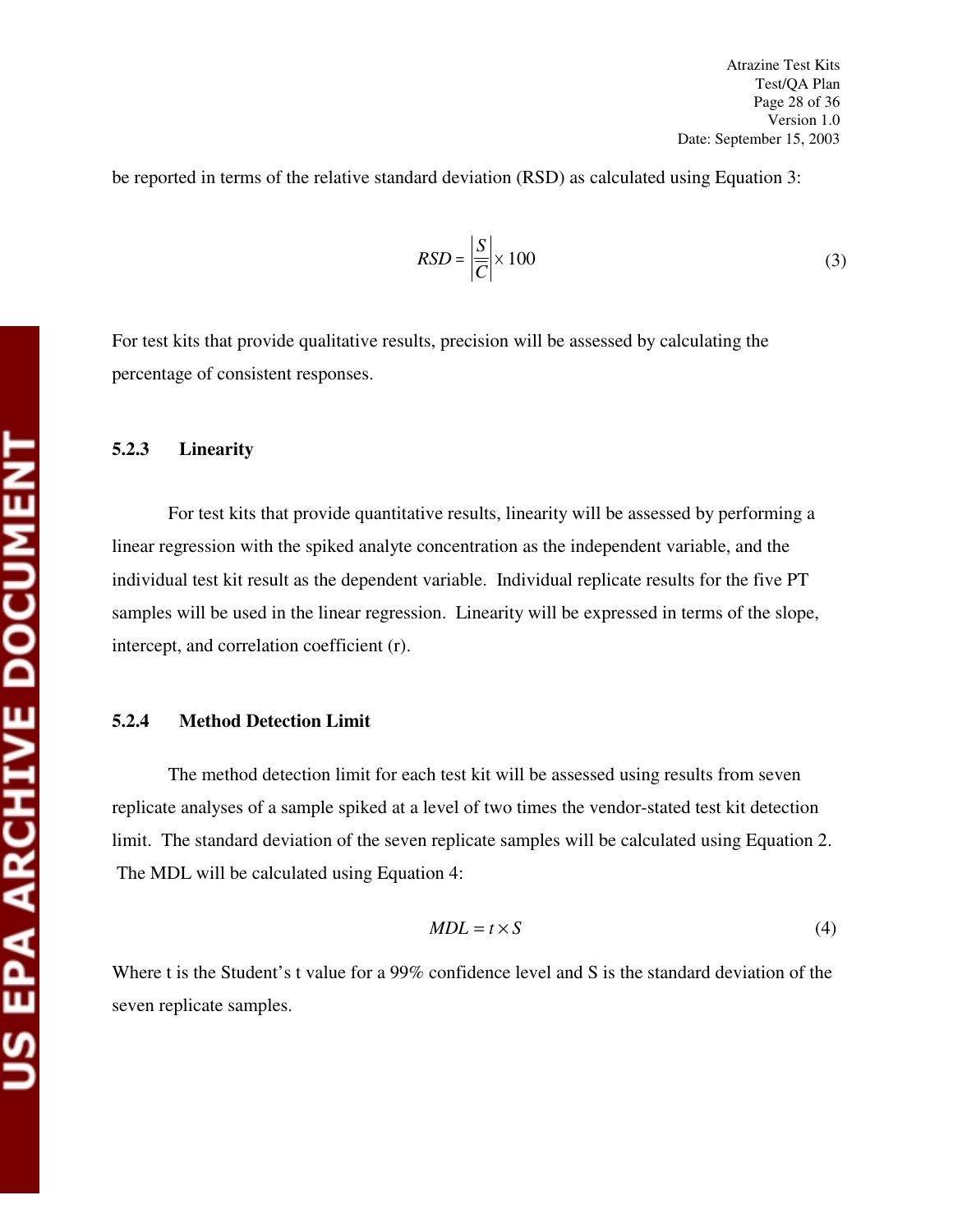#### **5.2.5 Cross Reactivity**

The cross reactivity of the test kits to the atrazine degradation products hydroxyatrazine and desethyl atrazine will be assessed qualitatively by evaluating the test kit results for samples that contain only the degradation compound, but not atrazine. The reference analysis results will be used to confirm the absence of atrazine in the samples.

#### **5.2.6 Matrix Interferences**

The potential effect of the sample matrix on the test kit performance will be evaluated qualitatively by comparing the accuracy and precision results for the natural and atrazine-fortified environmental samples to those for the PT samples.

#### **5.2.7 False Positives/False Negatives**

For quantitative and semi-quantitative technologies, the occurrence of false positive and false negative results will be assessed relative to the test kit's lowest calibration standard. A false positive is defined as a positive test kit result when reference method analysis indicates that the atrazine concentration in the sample is below the test kit's lowest calibration standard. A false negative will be defined as a negative test kit result when the reference method analysis indicates that the atrazine concentration in the sample is above the test kit's lowest calibration standard. For qualitative technologies, a false positive is defined as a positive test kit result when the reference method analysis indicates that the atrazine concentration in the sample is below the threshold value  $(+10\%)$  of the kit. A false negative is defined as a negative test kit result when the reference method analysis indicates that the atrazine concentration in the sample is above the threshold value  $(+10\%)$  of the kit. The rate of false positives/false negatives will be expressed as a percentage of total number of samples. Reagent blanks, PT samples, and environmental samples will be included in the analysis.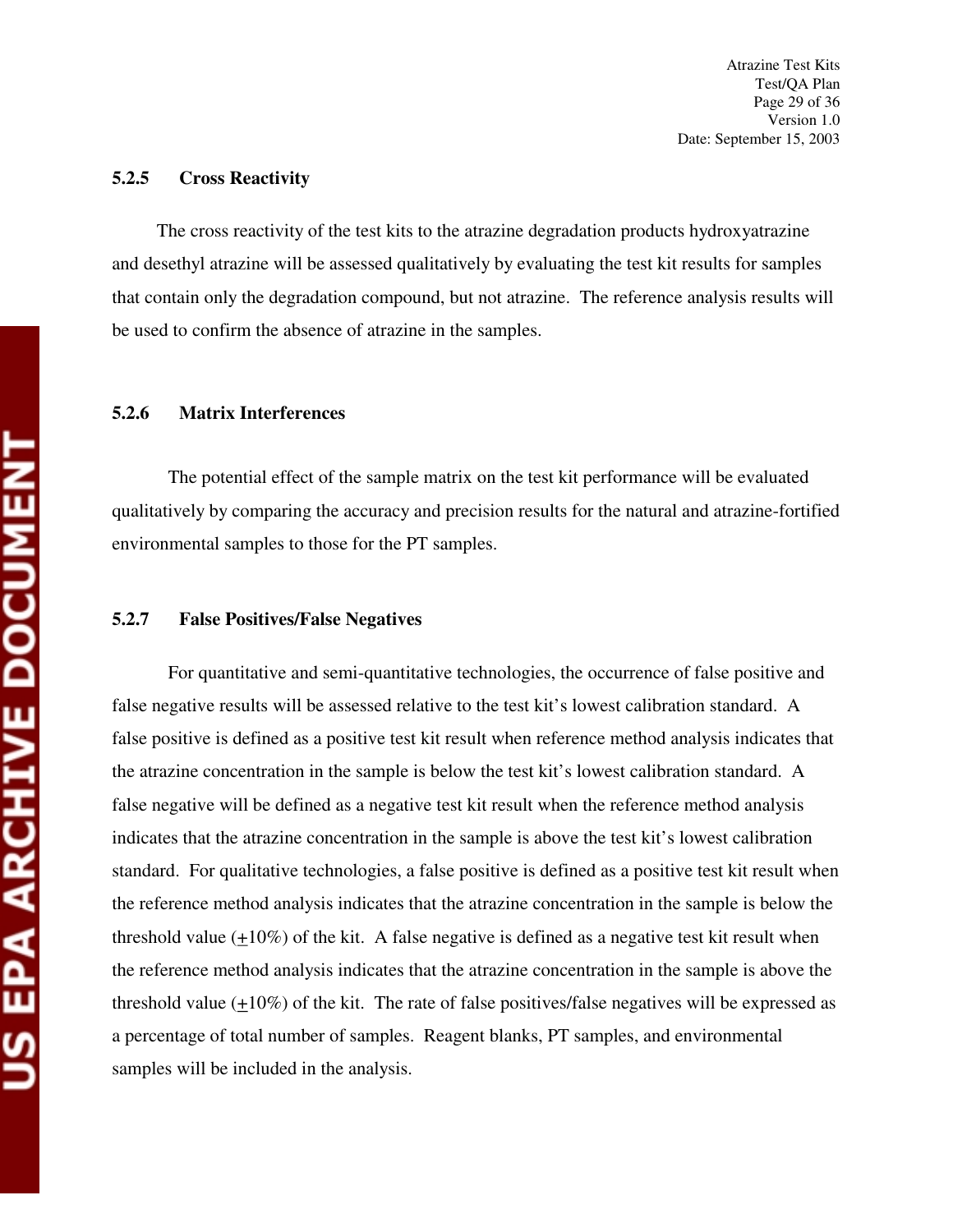#### **5.3 Reporting**

The data obtained in the verification test will be compiled separately for each test kit, and the data evaluation methods described in Section 5.2 will be applied to each data set without comparison to any other technology. At no time will data for test kits from different vendors be intercompared or ranked. Following completion of the data evaluation, a draft verification report will be prepared for each test kit. The verification report will describe the verification test procedures and document the results. Each draft verification report will each be submitted to the corresponding vendor for review and comment. Each draft report will be revised in response to the comments provided by the vendor. The revised reports will be submitted for external peer review. The reports will be revised again to address the peer review comments, and then submitted to EPA for final approval.

A verification statement will also be prepared for each test kit. The verification statement is a 2- to 3-page summary of the technology, test procedures, and results. The verification statement will follow the same review and revision process as the verification reports. Upon final approval by EPA, each verification statement will be signed by a senior Battelle manager and an EPA laboratory director. Final verification reports and statements will be posted on the ETV website (http://www.epa.gov/etv), and original signed verification statements will be provided to the vendor.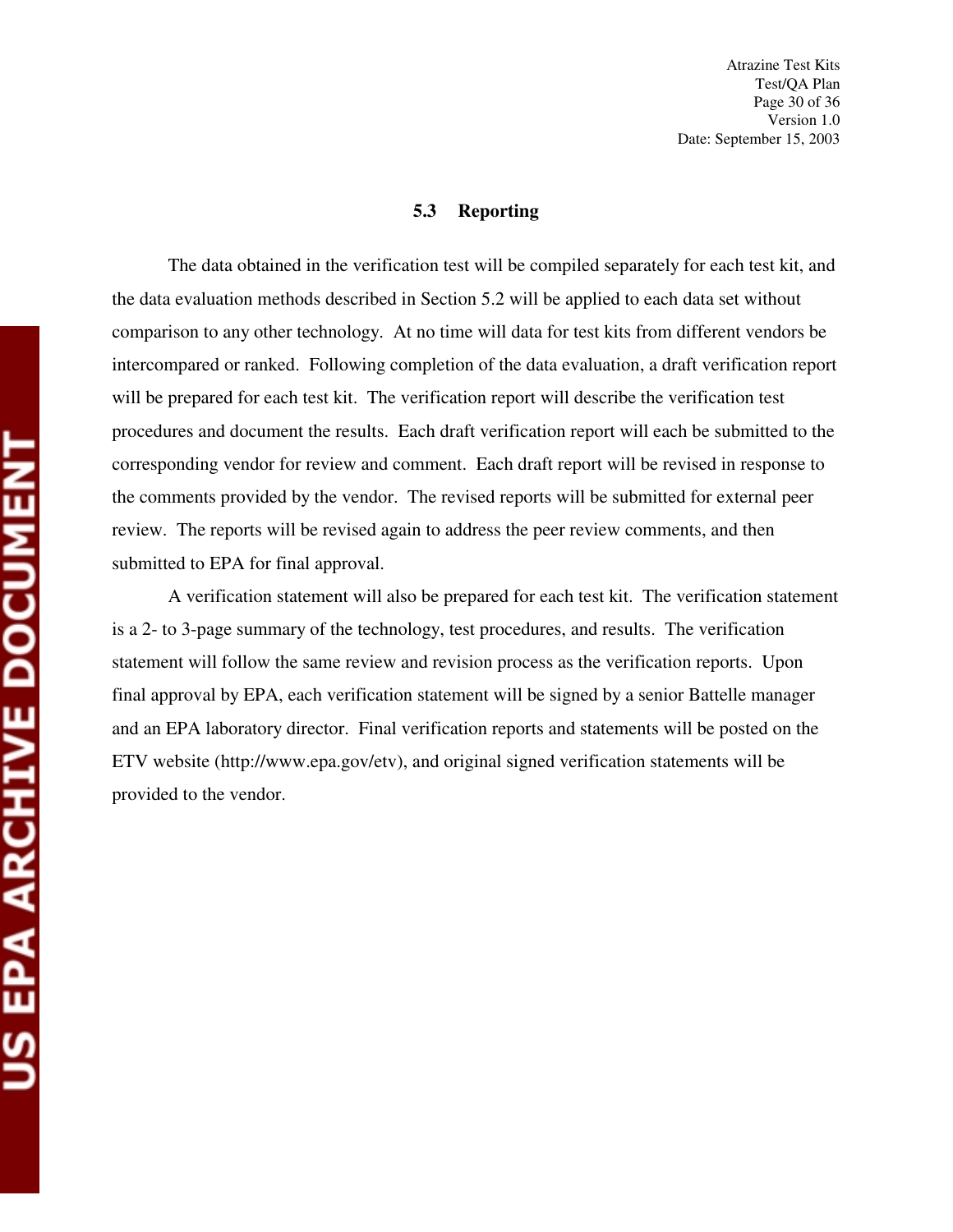## **6.0 QUALITY ASSURANCE /QUALITY CONTROL**

The QA/QC activities associated with this verification test will focus primarily on sample preparation and handling, data recording and analysis, and reference laboratory analysis. An independent audit covering each of these areas will be performed by the Battelle Quality Manager to ensure the quality of the verification test.

#### **6.1 Sample Chain-of-Custody Procedures**

Sample custody will be documented throughout collection, shipping, and analysis of the samples. Sample chain-of-custody procedures will be in accordance with the Battelle SOP 6-010, *Sample Receipt, Custody, and Handling*<sup>11</sup>*.* The chain-of-custody form summarizes the samples collected and analyses requested. The custody form will track sample release from the field to the Battelle laboratory, and from the Battelle laboratory to the subcontract laboratory and EPA's Environmental Chemistry Laboratory. Each sample custody form will be signed by the person relinquishing samples once that person has verified that the custody form is accurate. The original sample custody forms accompany the samples; the shipper will keep a copy. Upon receipt at the sample destination, sample custody forms will be signed by the person receiving the samples once that person has verified that all samples identified on the custody forms are present in the shipping container. Any discrepancies will be noted on the form and the sample receiver will immediately contact the Verification Test Coordinator to report missing, broken, or compromised samples.

#### **6.2 Audits**

#### **6.2.1 Technical Systems Audit**

The Battelle Quality Manager or his designee will conduct a technical systems audit at least once during the course of the verification test. The purpose of this audit is to ensure that the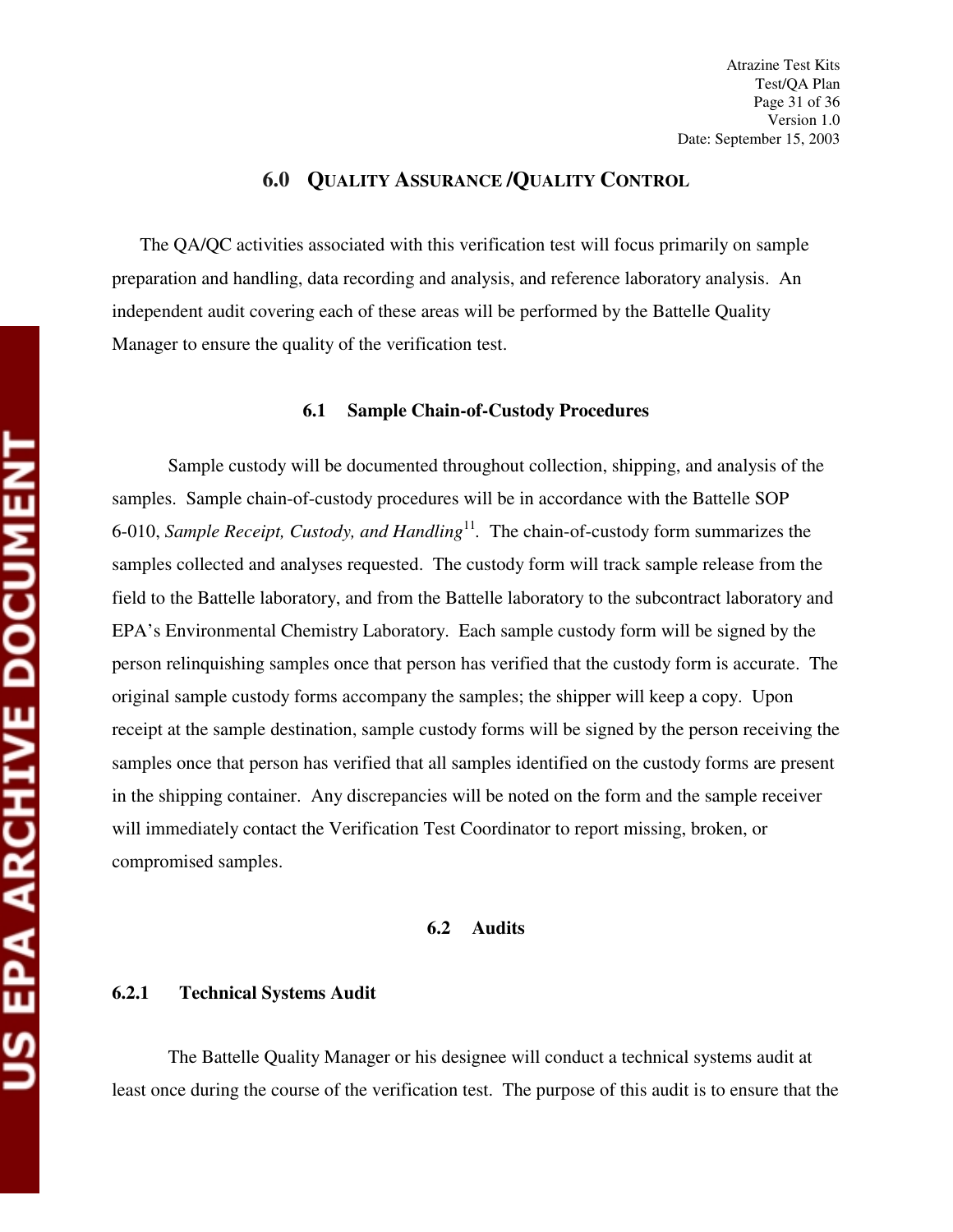verification test is being performed in accordance with this test/QA plan and the AMS Center  $QMP<sup>1</sup>$ , and that all procedures described in this test/ $QA$  plan are being followed. This audit will review the standards and methods used, compare actual test procedures to those specified in this test/QA plan, and review data acquisition and handling procedures. An independent technical systems audit may also be performed by EPA Quality Management staff during the verification test at EPA's discretion.

#### **6.2.2 Data Quality Audit**

At least 10% percent of the data acquired during the verification test will be audited during the verification test. Battelle's Quality Manager or his designee will trace the data from its initial acquisition, through reduction and statistical analysis, to final reporting, to ensure the integrity of the reported results. All calculations performed on the data undergoing the audit will be checked.

#### **6.2.3 Performance Evaluation Audit**

A performance evaluation (PE) audit will be conducted to assess the quality of the reference measurements made in this verification test. A PE audit involves challenging the reference instrument with a standard that is independent of the one used to calibrate the instrument for the test. For the PE audit, a certified standard will be obtained from a commercial supplier other than the one that supplied the standard for the preparation of PT and fortified environmental samples, or the one used to calibrate the reference instrument. The PE sample result must be within the certified range to be considered acceptable. Failure to achieve this agreement will trigger recalibration of the reference instrument with the original QC standard, and a repeat of the PE comparison. Failure in the second comparison requires obtaining another set of standards, and repeating the performance audit.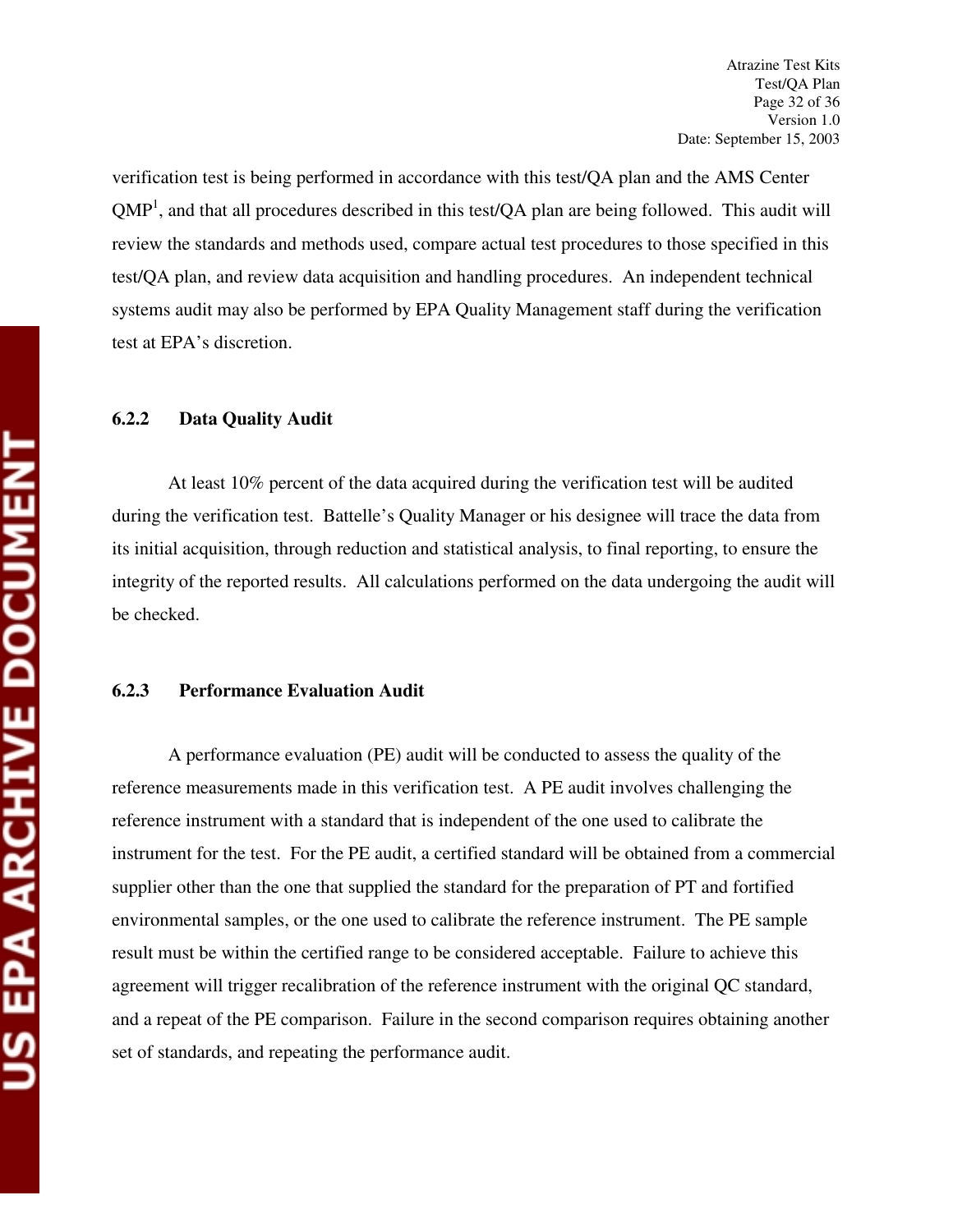#### **6.3 Reference Method QC**

The performance of the reference method will be demonstrated through the analysis of QC samples. Laboratory RB samples will be analyzed to ensure that no sources of contamination are present. If the analysis of a laboratory RB sample indicates a concentration above the method detection limit (MDL) for the reference instrument, then contamination will be suspected. Any contamination source(s) will be corrected, and proper blank readings will be achieved, before proceeding with the reference analyses.

The accuracy of the reference method will be verified before the beginning and at the conclusion of each testing day. The instrument to be used for reference analyses will be initially calibrated according to the procedures specified in the reference method. The instrument calibration will be verified using an appropriate calibration check sample. If the result for the calibration check sample differs by more than  $\pm 20\%$  from the value of the standard, then the instrument will be recalibrated before continuation of the test.

Laboratory matrix spike samples will be analyzed at a frequency of at least 5% to assess whether matrix effects potentially influence the results of the reference analyses. The percent recovery (R) of the laboratory matrix spikes will be calculated from the following Equation 5:

$$
R = \frac{C_s - C}{s} \times 100\tag{5}
$$

where  $C_s$  is the analyzed concentration of the spiked sample, C is the analyzed concentration of the unspiked sample, and s is the concentration equivalent of the analyte spike. If the percent recovery of a matrix spike sample falls outside the range from 70-130%, then a matrix effect will be suspected.

Analytical duplicates will be analyzed at a frequency of at least 5% to assess analytical precision. The relative percent difference (RPD) between the two duplicates should be within 30%.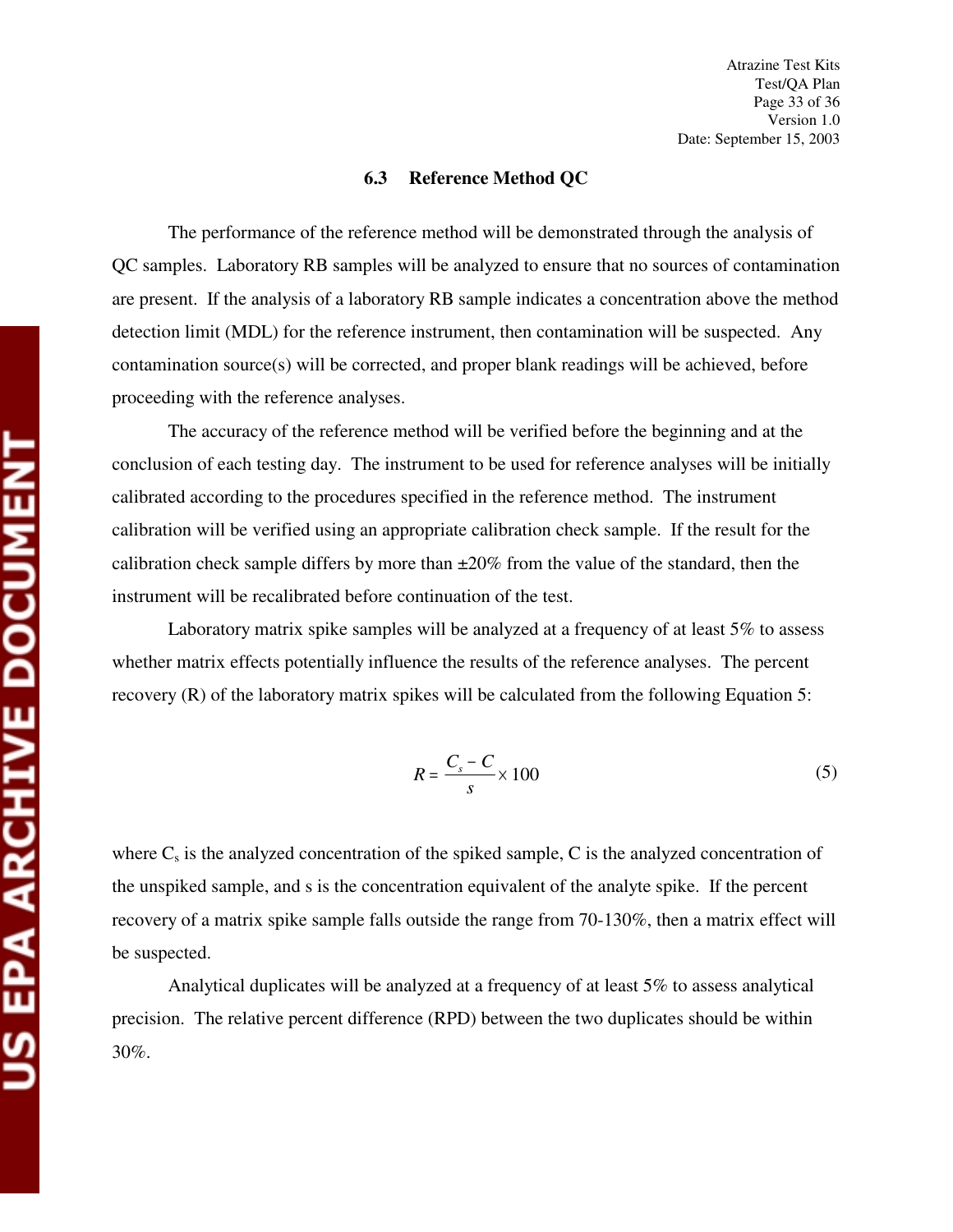A Laboratory Fortified Blank (LFB) sample will be analyzed with each set of samples to determine whether the methodology is in control. If the recovery of the LFB falls out of the range of 70-130% of the actual concentration, then work should be stopped until the source of the problem is identified.

Upon completion of the data package and draft final report, the EPA Environmental Chemistry Laboratory QA Officer will review all data and results for accuracy, precision, completeness, and representativeness. The QA Officer also will conduct a review of the project with the Lead Chemist and present the findings to the Environmental Chemistry Laboratory Branch Chief for review and comment before approving the final report. The QA Officer may at any time selectively review any data during tabulation, and will be available for consultation with the Lead Chemist regarding any QAPP deviations and corrective action.

#### **6.4 QA/QC Reporting**

Each assessment and audit will be documented in accordance with Section 3.3.4 of the AMS Center QMP<sup>1</sup>. The results of the technical systems audit will be submitted to EPA. Assessment reports will include the following:

- Identification of any adverse findings or potential problems.
- Response to adverse findings or potential problems.
- Recommendations for resolving problems.
- Confirmation that solutions have been implemented and are effective.
- Citation of any noteworthy practices that may be of use to others.

#### **6.5 Corrective Action**

During the course of any assessment or audit, the Battelle Quality Manager will inform the technical staff of any immediate corrective action that should be taken. If serious quality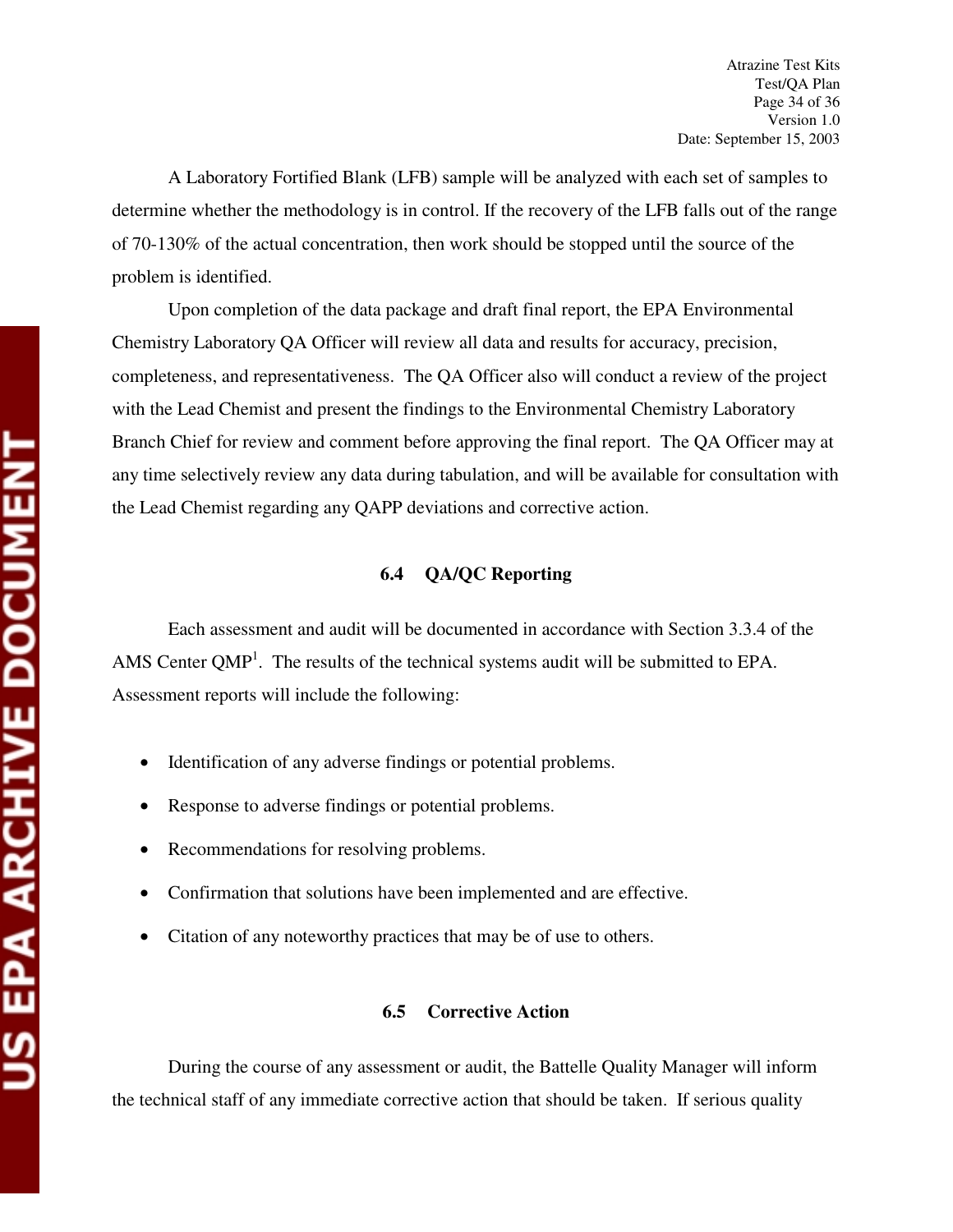problems exist, the Battelle Quality Manager is authorized to stop work. Once the assessment report has been prepared, the Verification Test Coordinator will ensure that a response is provided for each adverse finding or potential problem, and will implement any necessary follow-up corrective action. The Battelle Quality Manager will ensure that follow-up corrective action has been taken.